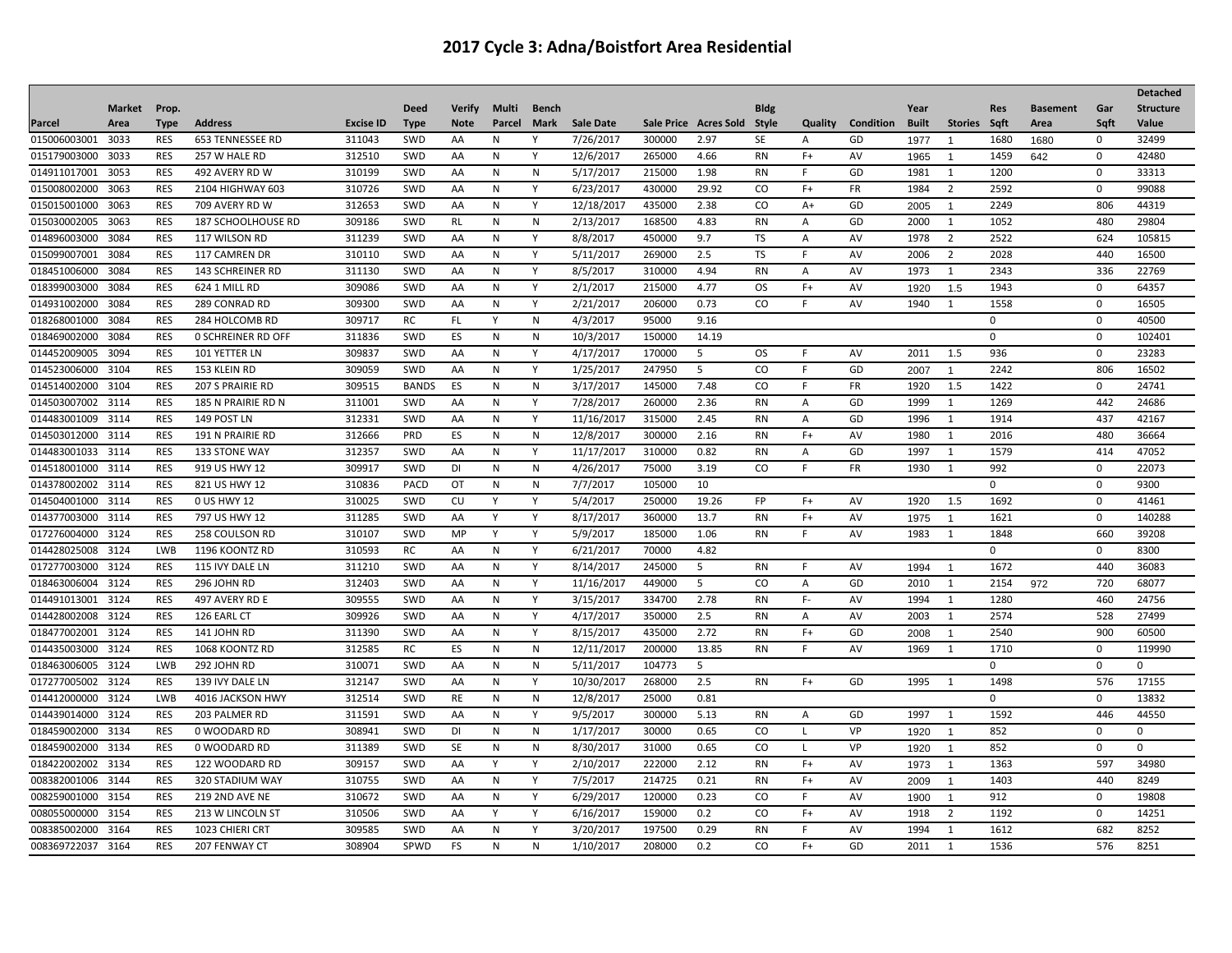| <b>Market</b><br>Prop.<br><b>Deed</b><br><b>Verify</b><br><b>Multi</b><br><b>Bldg</b><br>Year<br><b>Structure</b><br><b>Bench</b><br><b>Res</b><br><b>Basement</b><br>Gar<br><b>Sale Date</b><br><b>Type</b><br><b>Address</b><br><b>Excise ID</b><br><b>Note</b><br>Sale Price Acres Sold Style<br>Quality<br>Condition<br><b>Stories</b><br>Sqft<br>Sqft<br>Value<br>Parcel<br>Area<br><b>Type</b><br>Parcel<br>Mark<br><b>Built</b><br>Area<br>008370001005 3164<br>308940<br>44974<br><b>RES</b><br>216 3RD AVE NW<br>SWD<br>1/20/2017<br>260000<br>600<br>AA<br>1.16<br>RN<br>AV<br>1977<br>1<br>2390<br>N<br>Y<br>A<br>008385017000<br><b>RES</b><br>311152<br>3164<br>1047 BLANC CRT<br>SWD<br>DI<br>Ν<br>N<br>7/31/2017<br>162000<br>0.36<br>RN<br>GD<br>1994<br>1<br>1450<br>552<br>36950<br>-F<br>008358107006<br><b>RES</b><br>311330<br>SWD<br>Y<br>8/24/2017<br>195000<br>0.29<br><sub>CO</sub><br><b>FR</b><br>1910<br>1.5<br>1886<br>15844<br>3164<br>510 3RD AVE NW<br>AA<br>N<br>F.<br>$\mathbf 0$<br>008369721050<br><b>RES</b><br>234 FENWAY DR<br>309848<br>SWD<br>AA<br>N<br>Y<br>4/6/2017<br>240500<br>0.17<br><b>RN</b><br>F.<br>EX<br>1420<br>400<br>7500<br>3164<br>2016<br>$\blacktriangleleft$<br><b>RES</b><br>008369722042 3164<br>208 FENWAY CT<br>311224<br>SWD<br>$\mathsf{N}$<br>8/9/2017<br>49900<br>0.2<br>$\mathbf 0$<br>$\mathbf 0$<br>$\mathbf 0$<br>AA<br>N<br>008385004000<br><b>RES</b><br>311328<br>8/22/2017<br>8253<br>3164<br>1027 CHIERI CRT<br>SWD<br>AA<br>N<br>Y<br>188500<br>0.28<br><b>RN</b><br>F.<br>AV<br>1994<br>$\mathbf{1}$<br>1328<br>440<br>311851<br>9/25/2017<br>018191004000<br><b>RES</b><br>SWD<br>Y<br>262500<br>3.35<br>AV<br>1678<br>1056<br>44438<br>3164<br>1507 HWY 603<br>AA<br>N<br><b>RN</b><br>A<br>1965<br>$\overline{1}$<br>008369721049<br><b>RES</b><br>311898<br>SWD<br>AA<br>N<br>Y<br>10/10/2017<br>238000<br>0.17<br><b>RN</b><br>$F+$<br>VG<br>1661<br>528<br>7500<br>3164<br>232 FENWAY DR<br>2017<br>$\overline{1}$<br><b>RES</b><br>312078<br>269000<br>008369702025<br>3164<br>330 CAMDEN WAY<br>SWD<br>AA<br>N<br>Y<br>10/26/2017<br>0.23<br>TS<br>$F+$<br>GD<br>2008<br>$\overline{2}$<br>2000<br>528<br>8578<br>008372204026<br><b>RES</b><br>312488<br>SWD<br>Y<br>12/6/2017<br>269000<br>0.17<br><b>RN</b><br>$F+$<br>VG<br>1876<br>480<br>3164<br><b>247 PARKSIDE LOOP</b><br>AA<br>N<br>2017<br>$\mathbf{1}$<br>$\mathbf 0$<br>008370003003<br><b>RES</b><br>312709<br>SWD<br><b>CP</b><br>Y<br>12/26/2017<br>345000<br><b>RN</b><br>GD<br>2382<br>698<br>8582<br>3164<br><b>210 WASHINGTON ST</b><br>Ν<br>1.16<br>A<br>1974<br>1<br>008369038007 3164<br>RES<br>309401<br>SWD<br>Y<br>3/6/2017<br>0.17<br>TS<br>$F+$<br>2008<br>2<br>528<br>8249<br><b>608 WASHINGTON CT</b><br>193000<br>AV<br>1620<br>AA<br>N<br>312080<br>10/25/2017<br><b>TS</b><br>652<br>008369702018<br>3164<br><b>RES</b><br>SWD<br>N<br>Y<br>315000<br>0.17<br>GD<br>2205<br>8580<br>308 CAMDEN WAY<br>AA<br>A<br>2<br>2009<br>008358020005<br>3164<br><b>RES</b><br>523 NW 5TH AVE<br>309586<br>SWD<br>AA<br>N<br>Y<br>3/22/2017<br>175000<br>0.17<br><b>RN</b><br>AV<br>1997<br>1316<br>420<br>8251<br>F.<br>1<br>722<br>8250<br>008369702008<br>3164<br><b>RES</b><br>329 CAMDEN WAY<br>311147<br>SWD<br>AA<br>N<br>Y<br>8/10/2017<br>255000<br>0.17<br><b>RN</b><br>GD<br>2008<br>$\mathbf{1}$<br>1902<br>A<br>309025<br>227000<br>8250<br>008372204040<br><b>RES</b><br>SWD<br>Y<br>1/27/2017<br>0.17<br>1712<br>484<br>3164<br>303 PARKSIDE LOOP<br>NА<br>Ν<br>RN<br>F.<br>EX<br>2016<br>$\overline{1}$<br>380<br><b>RES</b><br>309888<br>SPWD<br>2004<br>1380<br>8250<br>008370003007<br>3164<br><b>108 3RD AVE NW</b><br>FS<br>N<br>${\sf N}$<br>4/20/2017<br>144480<br>0.18<br><b>RN</b><br>$F+$<br>AV<br>1<br>312159<br>Y<br>11/2/2017<br>008370003007<br>3164<br><b>RES</b><br>AA<br>201200<br>0.18<br>F.<br>GD<br>1380<br>380<br>8580<br>108 3RD AVE NW<br><b>BANDS</b><br>N<br><b>RN</b><br>2004<br>$\overline{1}$<br>008372204040 3164<br><b>RES</b><br>303 PARKSIDE LOOP<br>312309<br><b>SWD</b><br>AA<br>N<br>Y<br>11/16/2017<br>248900<br>0.17<br><b>RN</b><br>VG<br>1712<br>484<br>8580<br>F.<br>2016<br>$\overline{1}$<br>008385001000<br><b>RES</b><br>310308<br>SWD<br>Y<br>5/25/2017<br>216000<br>0.29<br><b>TS</b><br>1604<br>464<br>8252<br>3164<br>1021 CHIERI CRT<br>AA<br>N<br>F.<br>AV<br>1994<br>$\overline{2}$<br>008358203000<br><b>RES</b><br>310538<br>Y<br>185000<br>0.37<br>1248<br>322<br>8246<br>3164<br>117 MAPLE AVE NW<br>SWD<br>AA<br>N<br>6/13/2017<br><b>RN</b><br>F.<br>AV<br>1982<br>$\mathbf{1}$<br><b>RES</b><br>311211<br>SWD<br>Y<br><b>RN</b><br>1240<br>15107<br>008370001008<br>3164<br>103 W VINE ST<br>AA<br>N<br>8/16/2017<br>169900<br>0.44<br>$F+$<br>AV<br>1977<br>1<br>$\mathbf 0$<br>008369009028<br>RES<br>309672<br>SWD<br>3/22/2017<br>155000<br>336<br>8254<br>3164<br>307 3RD ST NW<br>AA<br>N<br>Υ<br>0.18<br><b>RN</b><br>F.<br>AV<br>1008<br>1993<br>$\overline{1}$<br><b>RES</b><br>312432<br>008372204004 3164<br>SWD<br>AA<br>Y<br>11/17/2017<br>249900<br>0.17<br>VG<br>2017<br>1900<br>506<br>7500<br>278 PARKSIDE LOOP<br>N<br>RN<br>F.<br>1<br>008250001008<br><b>RES</b><br>309856<br>3174<br>223 MITCHELL LN<br><b>BANDS</b><br>FT.<br>N<br>${\sf N}$<br>4/4/2017<br>146511<br>0.26<br><b>RN</b><br>GD<br>1998<br>1<br>1060<br>400<br>11315<br>Α<br>008250001008 3174<br><b>RES</b><br>223 MITCHELL LN<br>311649<br>SWD<br>Y<br>9/19/2017<br>219000<br>0.26<br><b>RN</b><br>GD<br>1998<br>1060<br>400<br>11315<br>AA<br>N<br>A<br>1<br><b>RES</b><br>309203<br>1564<br>621<br>8249<br>008249008000<br>3174<br>1204 NE WILDWOOD AVE<br>SWD<br>Ν<br>Y<br>2/15/2017<br>190000<br>0.25<br>CO.<br>AV<br>1972<br>2<br>AA<br>A<br><b>RES</b><br>310805<br>008243001002 3174<br>416 E PARK ST<br>SWD<br>FT.<br>N<br>N<br>7/11/2017<br>90000<br>0.43<br><b>OS</b><br>F.<br><b>FR</b><br>1940<br>1.5<br>1356<br>0<br>9573<br><b>RES</b><br>309849<br>8252<br>008249002000 3174<br>910 NE WILDWOOD AVE<br>SWD<br>AA<br>Y<br>4/11/2017<br>179000<br>0.23<br><b>RN</b><br>$F+$<br>AV<br>1804<br>644<br>N<br>1971<br>$\overline{1}$<br>309169<br>1/30/2017<br>008250001003<br>3174<br><b>RES</b><br>1320 WILDWOOD AVE<br><b>SWD</b><br>ES<br>N<br>N<br>202942<br>0.27<br><b>RN</b><br>AV<br>2005<br>1<br>2078<br>506<br>8252<br>A<br>008250001003<br><b>RES</b><br>310156<br>SPWD<br>FS<br>N<br>$\mathsf{N}$<br>5/12/2017<br>232500<br>0.27<br><b>RN</b><br>GD<br>2078<br>506<br>8252<br>3174<br>1320 WILDWOOD AVE<br>A<br>2005<br>$\overline{1}$<br>008233005000<br><b>RES</b><br>500 E STELLA ST<br>312696<br>SWD<br>Y<br>$\mathsf{N}$<br>12/19/201<br>153000<br>0.41<br>CO<br>E<br>GD<br>1842<br>21505<br>3174<br>DI<br>$\mathbf 0$<br>1925<br>1.5<br>008366012009<br><b>RES</b><br>310632<br>RC<br>AA<br>$\mathsf{N}$<br>6/26/2017<br>174500<br><sub>CO</sub><br><b>PR</b><br>2007<br>1006<br>484<br>8254<br>3174<br>106 CEDAR CREST PL<br>N<br>0.19<br>F.<br>1<br>RES<br>311441<br>SWD<br>8/31/2017<br>215000<br>1985<br>350<br>8250<br>008191005000 3174<br>312 NE 3RD AVE<br>AA<br>N<br>Y<br>0.23<br><b>RN</b><br>F.<br>GD<br>1<br>1087<br>008366012001 3174<br><b>RES</b><br>105 CEDAR CREST PL<br>311326<br>SWD<br>Y<br>8/24/2017<br>235500<br>0.23<br><b>TS</b><br>EX<br>1964<br>484<br>8249<br>AA<br>N<br>A<br>2<br>2007<br><b>RES</b><br>008249028000<br>312218<br>SWD<br>10/27/2017<br>190000<br>GD<br>1975<br>364<br>8577<br>3174<br>310 E CEDARCREST CRT<br>AA<br>N<br>Y<br>0.3<br><b>RN</b><br>$F+$<br>1<br>1110<br>008232000000<br><b>RES</b><br>312445<br>SWD<br>Y<br>180000<br>3174<br><b>716 NE 4TH AVE</b><br>AA<br>N<br>11/9/2017<br>0.29<br><b>RN</b><br>AV<br>1963<br>1<br>1614<br>648<br>11550<br>A<br>312800<br>Y<br>018054001001<br>3194<br><b>RES</b><br>SWD<br>12/26/201<br>320000<br>2.79<br><b>RN</b><br>1997<br>1881<br>114388<br>518 NEWAUKUM VALLEY RD<br>AA<br>N<br>AV<br>1<br>$\mathbf 0$<br>A<br><b>RES</b><br>3204<br>310280<br>SWD<br>$\mathsf{N}$<br>5/30/2017<br>250000<br>2.25<br><b>RN</b><br>AV<br>24524<br>018194002005<br>115 ROMERMAN RD<br>AA<br>Y<br>F.<br>1980<br>1<br>1481<br>$\mathbf 0$<br>1481<br>310425<br>018238002000<br>3204<br><b>RES</b><br>202 HOLCOMB RD<br>SWD<br><b>NA</b><br>N<br>${\sf N}$<br>6/8/2017<br>90000<br>4.97<br><b>TP</b><br>F.<br>AV<br>1992<br>2<br>1313<br>1696<br>16505<br><b>RES</b><br>310781<br>2006<br>1729<br>018209004003<br>3204<br><b>SWD</b><br>Y<br>7/6/2017<br>240000<br>0.88<br>TS<br>2<br>504<br>16498<br>116 KIM CT<br>AA<br>N<br>A<br>AV<br>018224009000<br>3204<br><b>RES</b><br>312406<br>SWD<br>Y<br>11/27/201<br>329000<br>2.51<br>CO<br>GD<br>624<br>201 ROMERMAN RD<br>AA<br>N<br>Α<br>2007<br>1<br>1812<br>17160<br>018209004014 3204<br><b>RES</b><br>311150<br>SWD<br>Y<br>7/31/2017<br>267000<br>0.87<br>CO<br>GD<br>2005<br>2112<br>528<br>16497<br>112 KAREN CT<br>AA<br>N<br>A<br>$\mathbf{1}$<br><b>RES</b><br>308898<br>18.54<br><b>SE</b><br>$\overline{2}$<br>29328<br>018000000000 3211<br>SWD<br>OT<br>N<br>N<br>1/13/2017<br>AV<br>1978<br>784<br>515 BROWN RD E<br>1<br>$\overline{A}$<br>2016<br>2016 |  |  |  |  |  |  |  |  |  |  | <b>Detached</b> |
|--------------------------------------------------------------------------------------------------------------------------------------------------------------------------------------------------------------------------------------------------------------------------------------------------------------------------------------------------------------------------------------------------------------------------------------------------------------------------------------------------------------------------------------------------------------------------------------------------------------------------------------------------------------------------------------------------------------------------------------------------------------------------------------------------------------------------------------------------------------------------------------------------------------------------------------------------------------------------------------------------------------------------------------------------------------------------------------------------------------------------------------------------------------------------------------------------------------------------------------------------------------------------------------------------------------------------------------------------------------------------------------------------------------------------------------------------------------------------------------------------------------------------------------------------------------------------------------------------------------------------------------------------------------------------------------------------------------------------------------------------------------------------------------------------------------------------------------------------------------------------------------------------------------------------------------------------------------------------------------------------------------------------------------------------------------------------------------------------------------------------------------------------------------------------------------------------------------------------------------------------------------------------------------------------------------------------------------------------------------------------------------------------------------------------------------------------------------------------------------------------------------------------------------------------------------------------------------------------------------------------------------------------------------------------------------------------------------------------------------------------------------------------------------------------------------------------------------------------------------------------------------------------------------------------------------------------------------------------------------------------------------------------------------------------------------------------------------------------------------------------------------------------------------------------------------------------------------------------------------------------------------------------------------------------------------------------------------------------------------------------------------------------------------------------------------------------------------------------------------------------------------------------------------------------------------------------------------------------------------------------------------------------------------------------------------------------------------------------------------------------------------------------------------------------------------------------------------------------------------------------------------------------------------------------------------------------------------------------------------------------------------------------------------------------------------------------------------------------------------------------------------------------------------------------------------------------------------------------------------------------------------------------------------------------------------------------------------------------------------------------------------------------------------------------------------------------------------------------------------------------------------------------------------------------------------------------------------------------------------------------------------------------------------------------------------------------------------------------------------------------------------------------------------------------------------------------------------------------------------------------------------------------------------------------------------------------------------------------------------------------------------------------------------------------------------------------------------------------------------------------------------------------------------------------------------------------------------------------------------------------------------------------------------------------------------------------------------------------------------------------------------------------------------------------------------------------------------------------------------------------------------------------------------------------------------------------------------------------------------------------------------------------------------------------------------------------------------------------------------------------------------------------------------------------------------------------------------------------------------------------------------------------------------------------------------------------------------------------------------------------------------------------------------------------------------------------------------------------------------------------------------------------------------------------------------------------------------------------------------------------------------------------------------------------------------------------------------------------------------------------------------------------------------------------------------------------------------------------------------------------------------------------------------------------------------------------------------------------------------------------------------------------------------------------------------------------------------------------------------------------------------------------------------------------------------------------------------------------------------------------------------------------------------------------------------------------------------------------------------------------------------------------------------------------------------------------------------------------------------------------------------------------------------------------------------------------------------------------------------------------------------------------------------------------------------------------------------------------------------------------------------------------------------------------------------------------------------------------------------------------------------------------------------------------------------------------------------------------------------------------------------------------------------------------------------------------------------------------------------------------------------------------------------------------------------------------------------------------------------------------------------------------------------------------------------------------------------------------------------------------------------------------------------------------------------------------------------------------------------------------------------------------------------------------------------------------------------------------------------------------------------------------------------------------------------------------------------------------------------------------------------------------------------------------------------------------------------------------------------------------------------------------------------------------------------------------------------------------------------------------------------------------------------------------------------------------------------------------------------------------------------------------------------------------------------------------------------------------------------------------------------------------------------------------------------------------------------------------------------------------------------------------------------------------------------------------------------------------------------------------------------------------------------------|--|--|--|--|--|--|--|--|--|--|-----------------|
|                                                                                                                                                                                                                                                                                                                                                                                                                                                                                                                                                                                                                                                                                                                                                                                                                                                                                                                                                                                                                                                                                                                                                                                                                                                                                                                                                                                                                                                                                                                                                                                                                                                                                                                                                                                                                                                                                                                                                                                                                                                                                                                                                                                                                                                                                                                                                                                                                                                                                                                                                                                                                                                                                                                                                                                                                                                                                                                                                                                                                                                                                                                                                                                                                                                                                                                                                                                                                                                                                                                                                                                                                                                                                                                                                                                                                                                                                                                                                                                                                                                                                                                                                                                                                                                                                                                                                                                                                                                                                                                                                                                                                                                                                                                                                                                                                                                                                                                                                                                                                                                                                                                                                                                                                                                                                                                                                                                                                                                                                                                                                                                                                                                                                                                                                                                                                                                                                                                                                                                                                                                                                                                                                                                                                                                                                                                                                                                                                                                                                                                                                                                                                                                                                                                                                                                                                                                                                                                                                                                                                                                                                                                                                                                                                                                                                                                                                                                                                                                                                                                                                                                                                                                                                                                                                                                                                                                                                                                                                                                                                                                                                                                                                                                                                                                                                                                                                                                                                                                                                                                                                                                                                                                                                                                                                                                                                                                                                                                                                                                                                                                                                                                                                                    |  |  |  |  |  |  |  |  |  |  |                 |
|                                                                                                                                                                                                                                                                                                                                                                                                                                                                                                                                                                                                                                                                                                                                                                                                                                                                                                                                                                                                                                                                                                                                                                                                                                                                                                                                                                                                                                                                                                                                                                                                                                                                                                                                                                                                                                                                                                                                                                                                                                                                                                                                                                                                                                                                                                                                                                                                                                                                                                                                                                                                                                                                                                                                                                                                                                                                                                                                                                                                                                                                                                                                                                                                                                                                                                                                                                                                                                                                                                                                                                                                                                                                                                                                                                                                                                                                                                                                                                                                                                                                                                                                                                                                                                                                                                                                                                                                                                                                                                                                                                                                                                                                                                                                                                                                                                                                                                                                                                                                                                                                                                                                                                                                                                                                                                                                                                                                                                                                                                                                                                                                                                                                                                                                                                                                                                                                                                                                                                                                                                                                                                                                                                                                                                                                                                                                                                                                                                                                                                                                                                                                                                                                                                                                                                                                                                                                                                                                                                                                                                                                                                                                                                                                                                                                                                                                                                                                                                                                                                                                                                                                                                                                                                                                                                                                                                                                                                                                                                                                                                                                                                                                                                                                                                                                                                                                                                                                                                                                                                                                                                                                                                                                                                                                                                                                                                                                                                                                                                                                                                                                                                                                                                    |  |  |  |  |  |  |  |  |  |  |                 |
|                                                                                                                                                                                                                                                                                                                                                                                                                                                                                                                                                                                                                                                                                                                                                                                                                                                                                                                                                                                                                                                                                                                                                                                                                                                                                                                                                                                                                                                                                                                                                                                                                                                                                                                                                                                                                                                                                                                                                                                                                                                                                                                                                                                                                                                                                                                                                                                                                                                                                                                                                                                                                                                                                                                                                                                                                                                                                                                                                                                                                                                                                                                                                                                                                                                                                                                                                                                                                                                                                                                                                                                                                                                                                                                                                                                                                                                                                                                                                                                                                                                                                                                                                                                                                                                                                                                                                                                                                                                                                                                                                                                                                                                                                                                                                                                                                                                                                                                                                                                                                                                                                                                                                                                                                                                                                                                                                                                                                                                                                                                                                                                                                                                                                                                                                                                                                                                                                                                                                                                                                                                                                                                                                                                                                                                                                                                                                                                                                                                                                                                                                                                                                                                                                                                                                                                                                                                                                                                                                                                                                                                                                                                                                                                                                                                                                                                                                                                                                                                                                                                                                                                                                                                                                                                                                                                                                                                                                                                                                                                                                                                                                                                                                                                                                                                                                                                                                                                                                                                                                                                                                                                                                                                                                                                                                                                                                                                                                                                                                                                                                                                                                                                                                                    |  |  |  |  |  |  |  |  |  |  |                 |
|                                                                                                                                                                                                                                                                                                                                                                                                                                                                                                                                                                                                                                                                                                                                                                                                                                                                                                                                                                                                                                                                                                                                                                                                                                                                                                                                                                                                                                                                                                                                                                                                                                                                                                                                                                                                                                                                                                                                                                                                                                                                                                                                                                                                                                                                                                                                                                                                                                                                                                                                                                                                                                                                                                                                                                                                                                                                                                                                                                                                                                                                                                                                                                                                                                                                                                                                                                                                                                                                                                                                                                                                                                                                                                                                                                                                                                                                                                                                                                                                                                                                                                                                                                                                                                                                                                                                                                                                                                                                                                                                                                                                                                                                                                                                                                                                                                                                                                                                                                                                                                                                                                                                                                                                                                                                                                                                                                                                                                                                                                                                                                                                                                                                                                                                                                                                                                                                                                                                                                                                                                                                                                                                                                                                                                                                                                                                                                                                                                                                                                                                                                                                                                                                                                                                                                                                                                                                                                                                                                                                                                                                                                                                                                                                                                                                                                                                                                                                                                                                                                                                                                                                                                                                                                                                                                                                                                                                                                                                                                                                                                                                                                                                                                                                                                                                                                                                                                                                                                                                                                                                                                                                                                                                                                                                                                                                                                                                                                                                                                                                                                                                                                                                                                    |  |  |  |  |  |  |  |  |  |  |                 |
|                                                                                                                                                                                                                                                                                                                                                                                                                                                                                                                                                                                                                                                                                                                                                                                                                                                                                                                                                                                                                                                                                                                                                                                                                                                                                                                                                                                                                                                                                                                                                                                                                                                                                                                                                                                                                                                                                                                                                                                                                                                                                                                                                                                                                                                                                                                                                                                                                                                                                                                                                                                                                                                                                                                                                                                                                                                                                                                                                                                                                                                                                                                                                                                                                                                                                                                                                                                                                                                                                                                                                                                                                                                                                                                                                                                                                                                                                                                                                                                                                                                                                                                                                                                                                                                                                                                                                                                                                                                                                                                                                                                                                                                                                                                                                                                                                                                                                                                                                                                                                                                                                                                                                                                                                                                                                                                                                                                                                                                                                                                                                                                                                                                                                                                                                                                                                                                                                                                                                                                                                                                                                                                                                                                                                                                                                                                                                                                                                                                                                                                                                                                                                                                                                                                                                                                                                                                                                                                                                                                                                                                                                                                                                                                                                                                                                                                                                                                                                                                                                                                                                                                                                                                                                                                                                                                                                                                                                                                                                                                                                                                                                                                                                                                                                                                                                                                                                                                                                                                                                                                                                                                                                                                                                                                                                                                                                                                                                                                                                                                                                                                                                                                                                                    |  |  |  |  |  |  |  |  |  |  |                 |
|                                                                                                                                                                                                                                                                                                                                                                                                                                                                                                                                                                                                                                                                                                                                                                                                                                                                                                                                                                                                                                                                                                                                                                                                                                                                                                                                                                                                                                                                                                                                                                                                                                                                                                                                                                                                                                                                                                                                                                                                                                                                                                                                                                                                                                                                                                                                                                                                                                                                                                                                                                                                                                                                                                                                                                                                                                                                                                                                                                                                                                                                                                                                                                                                                                                                                                                                                                                                                                                                                                                                                                                                                                                                                                                                                                                                                                                                                                                                                                                                                                                                                                                                                                                                                                                                                                                                                                                                                                                                                                                                                                                                                                                                                                                                                                                                                                                                                                                                                                                                                                                                                                                                                                                                                                                                                                                                                                                                                                                                                                                                                                                                                                                                                                                                                                                                                                                                                                                                                                                                                                                                                                                                                                                                                                                                                                                                                                                                                                                                                                                                                                                                                                                                                                                                                                                                                                                                                                                                                                                                                                                                                                                                                                                                                                                                                                                                                                                                                                                                                                                                                                                                                                                                                                                                                                                                                                                                                                                                                                                                                                                                                                                                                                                                                                                                                                                                                                                                                                                                                                                                                                                                                                                                                                                                                                                                                                                                                                                                                                                                                                                                                                                                                                    |  |  |  |  |  |  |  |  |  |  |                 |
|                                                                                                                                                                                                                                                                                                                                                                                                                                                                                                                                                                                                                                                                                                                                                                                                                                                                                                                                                                                                                                                                                                                                                                                                                                                                                                                                                                                                                                                                                                                                                                                                                                                                                                                                                                                                                                                                                                                                                                                                                                                                                                                                                                                                                                                                                                                                                                                                                                                                                                                                                                                                                                                                                                                                                                                                                                                                                                                                                                                                                                                                                                                                                                                                                                                                                                                                                                                                                                                                                                                                                                                                                                                                                                                                                                                                                                                                                                                                                                                                                                                                                                                                                                                                                                                                                                                                                                                                                                                                                                                                                                                                                                                                                                                                                                                                                                                                                                                                                                                                                                                                                                                                                                                                                                                                                                                                                                                                                                                                                                                                                                                                                                                                                                                                                                                                                                                                                                                                                                                                                                                                                                                                                                                                                                                                                                                                                                                                                                                                                                                                                                                                                                                                                                                                                                                                                                                                                                                                                                                                                                                                                                                                                                                                                                                                                                                                                                                                                                                                                                                                                                                                                                                                                                                                                                                                                                                                                                                                                                                                                                                                                                                                                                                                                                                                                                                                                                                                                                                                                                                                                                                                                                                                                                                                                                                                                                                                                                                                                                                                                                                                                                                                                                    |  |  |  |  |  |  |  |  |  |  |                 |
|                                                                                                                                                                                                                                                                                                                                                                                                                                                                                                                                                                                                                                                                                                                                                                                                                                                                                                                                                                                                                                                                                                                                                                                                                                                                                                                                                                                                                                                                                                                                                                                                                                                                                                                                                                                                                                                                                                                                                                                                                                                                                                                                                                                                                                                                                                                                                                                                                                                                                                                                                                                                                                                                                                                                                                                                                                                                                                                                                                                                                                                                                                                                                                                                                                                                                                                                                                                                                                                                                                                                                                                                                                                                                                                                                                                                                                                                                                                                                                                                                                                                                                                                                                                                                                                                                                                                                                                                                                                                                                                                                                                                                                                                                                                                                                                                                                                                                                                                                                                                                                                                                                                                                                                                                                                                                                                                                                                                                                                                                                                                                                                                                                                                                                                                                                                                                                                                                                                                                                                                                                                                                                                                                                                                                                                                                                                                                                                                                                                                                                                                                                                                                                                                                                                                                                                                                                                                                                                                                                                                                                                                                                                                                                                                                                                                                                                                                                                                                                                                                                                                                                                                                                                                                                                                                                                                                                                                                                                                                                                                                                                                                                                                                                                                                                                                                                                                                                                                                                                                                                                                                                                                                                                                                                                                                                                                                                                                                                                                                                                                                                                                                                                                                                    |  |  |  |  |  |  |  |  |  |  |                 |
|                                                                                                                                                                                                                                                                                                                                                                                                                                                                                                                                                                                                                                                                                                                                                                                                                                                                                                                                                                                                                                                                                                                                                                                                                                                                                                                                                                                                                                                                                                                                                                                                                                                                                                                                                                                                                                                                                                                                                                                                                                                                                                                                                                                                                                                                                                                                                                                                                                                                                                                                                                                                                                                                                                                                                                                                                                                                                                                                                                                                                                                                                                                                                                                                                                                                                                                                                                                                                                                                                                                                                                                                                                                                                                                                                                                                                                                                                                                                                                                                                                                                                                                                                                                                                                                                                                                                                                                                                                                                                                                                                                                                                                                                                                                                                                                                                                                                                                                                                                                                                                                                                                                                                                                                                                                                                                                                                                                                                                                                                                                                                                                                                                                                                                                                                                                                                                                                                                                                                                                                                                                                                                                                                                                                                                                                                                                                                                                                                                                                                                                                                                                                                                                                                                                                                                                                                                                                                                                                                                                                                                                                                                                                                                                                                                                                                                                                                                                                                                                                                                                                                                                                                                                                                                                                                                                                                                                                                                                                                                                                                                                                                                                                                                                                                                                                                                                                                                                                                                                                                                                                                                                                                                                                                                                                                                                                                                                                                                                                                                                                                                                                                                                                                                    |  |  |  |  |  |  |  |  |  |  |                 |
|                                                                                                                                                                                                                                                                                                                                                                                                                                                                                                                                                                                                                                                                                                                                                                                                                                                                                                                                                                                                                                                                                                                                                                                                                                                                                                                                                                                                                                                                                                                                                                                                                                                                                                                                                                                                                                                                                                                                                                                                                                                                                                                                                                                                                                                                                                                                                                                                                                                                                                                                                                                                                                                                                                                                                                                                                                                                                                                                                                                                                                                                                                                                                                                                                                                                                                                                                                                                                                                                                                                                                                                                                                                                                                                                                                                                                                                                                                                                                                                                                                                                                                                                                                                                                                                                                                                                                                                                                                                                                                                                                                                                                                                                                                                                                                                                                                                                                                                                                                                                                                                                                                                                                                                                                                                                                                                                                                                                                                                                                                                                                                                                                                                                                                                                                                                                                                                                                                                                                                                                                                                                                                                                                                                                                                                                                                                                                                                                                                                                                                                                                                                                                                                                                                                                                                                                                                                                                                                                                                                                                                                                                                                                                                                                                                                                                                                                                                                                                                                                                                                                                                                                                                                                                                                                                                                                                                                                                                                                                                                                                                                                                                                                                                                                                                                                                                                                                                                                                                                                                                                                                                                                                                                                                                                                                                                                                                                                                                                                                                                                                                                                                                                                                                    |  |  |  |  |  |  |  |  |  |  |                 |
|                                                                                                                                                                                                                                                                                                                                                                                                                                                                                                                                                                                                                                                                                                                                                                                                                                                                                                                                                                                                                                                                                                                                                                                                                                                                                                                                                                                                                                                                                                                                                                                                                                                                                                                                                                                                                                                                                                                                                                                                                                                                                                                                                                                                                                                                                                                                                                                                                                                                                                                                                                                                                                                                                                                                                                                                                                                                                                                                                                                                                                                                                                                                                                                                                                                                                                                                                                                                                                                                                                                                                                                                                                                                                                                                                                                                                                                                                                                                                                                                                                                                                                                                                                                                                                                                                                                                                                                                                                                                                                                                                                                                                                                                                                                                                                                                                                                                                                                                                                                                                                                                                                                                                                                                                                                                                                                                                                                                                                                                                                                                                                                                                                                                                                                                                                                                                                                                                                                                                                                                                                                                                                                                                                                                                                                                                                                                                                                                                                                                                                                                                                                                                                                                                                                                                                                                                                                                                                                                                                                                                                                                                                                                                                                                                                                                                                                                                                                                                                                                                                                                                                                                                                                                                                                                                                                                                                                                                                                                                                                                                                                                                                                                                                                                                                                                                                                                                                                                                                                                                                                                                                                                                                                                                                                                                                                                                                                                                                                                                                                                                                                                                                                                                                    |  |  |  |  |  |  |  |  |  |  |                 |
|                                                                                                                                                                                                                                                                                                                                                                                                                                                                                                                                                                                                                                                                                                                                                                                                                                                                                                                                                                                                                                                                                                                                                                                                                                                                                                                                                                                                                                                                                                                                                                                                                                                                                                                                                                                                                                                                                                                                                                                                                                                                                                                                                                                                                                                                                                                                                                                                                                                                                                                                                                                                                                                                                                                                                                                                                                                                                                                                                                                                                                                                                                                                                                                                                                                                                                                                                                                                                                                                                                                                                                                                                                                                                                                                                                                                                                                                                                                                                                                                                                                                                                                                                                                                                                                                                                                                                                                                                                                                                                                                                                                                                                                                                                                                                                                                                                                                                                                                                                                                                                                                                                                                                                                                                                                                                                                                                                                                                                                                                                                                                                                                                                                                                                                                                                                                                                                                                                                                                                                                                                                                                                                                                                                                                                                                                                                                                                                                                                                                                                                                                                                                                                                                                                                                                                                                                                                                                                                                                                                                                                                                                                                                                                                                                                                                                                                                                                                                                                                                                                                                                                                                                                                                                                                                                                                                                                                                                                                                                                                                                                                                                                                                                                                                                                                                                                                                                                                                                                                                                                                                                                                                                                                                                                                                                                                                                                                                                                                                                                                                                                                                                                                                                                    |  |  |  |  |  |  |  |  |  |  |                 |
|                                                                                                                                                                                                                                                                                                                                                                                                                                                                                                                                                                                                                                                                                                                                                                                                                                                                                                                                                                                                                                                                                                                                                                                                                                                                                                                                                                                                                                                                                                                                                                                                                                                                                                                                                                                                                                                                                                                                                                                                                                                                                                                                                                                                                                                                                                                                                                                                                                                                                                                                                                                                                                                                                                                                                                                                                                                                                                                                                                                                                                                                                                                                                                                                                                                                                                                                                                                                                                                                                                                                                                                                                                                                                                                                                                                                                                                                                                                                                                                                                                                                                                                                                                                                                                                                                                                                                                                                                                                                                                                                                                                                                                                                                                                                                                                                                                                                                                                                                                                                                                                                                                                                                                                                                                                                                                                                                                                                                                                                                                                                                                                                                                                                                                                                                                                                                                                                                                                                                                                                                                                                                                                                                                                                                                                                                                                                                                                                                                                                                                                                                                                                                                                                                                                                                                                                                                                                                                                                                                                                                                                                                                                                                                                                                                                                                                                                                                                                                                                                                                                                                                                                                                                                                                                                                                                                                                                                                                                                                                                                                                                                                                                                                                                                                                                                                                                                                                                                                                                                                                                                                                                                                                                                                                                                                                                                                                                                                                                                                                                                                                                                                                                                                                    |  |  |  |  |  |  |  |  |  |  |                 |
|                                                                                                                                                                                                                                                                                                                                                                                                                                                                                                                                                                                                                                                                                                                                                                                                                                                                                                                                                                                                                                                                                                                                                                                                                                                                                                                                                                                                                                                                                                                                                                                                                                                                                                                                                                                                                                                                                                                                                                                                                                                                                                                                                                                                                                                                                                                                                                                                                                                                                                                                                                                                                                                                                                                                                                                                                                                                                                                                                                                                                                                                                                                                                                                                                                                                                                                                                                                                                                                                                                                                                                                                                                                                                                                                                                                                                                                                                                                                                                                                                                                                                                                                                                                                                                                                                                                                                                                                                                                                                                                                                                                                                                                                                                                                                                                                                                                                                                                                                                                                                                                                                                                                                                                                                                                                                                                                                                                                                                                                                                                                                                                                                                                                                                                                                                                                                                                                                                                                                                                                                                                                                                                                                                                                                                                                                                                                                                                                                                                                                                                                                                                                                                                                                                                                                                                                                                                                                                                                                                                                                                                                                                                                                                                                                                                                                                                                                                                                                                                                                                                                                                                                                                                                                                                                                                                                                                                                                                                                                                                                                                                                                                                                                                                                                                                                                                                                                                                                                                                                                                                                                                                                                                                                                                                                                                                                                                                                                                                                                                                                                                                                                                                                                                    |  |  |  |  |  |  |  |  |  |  |                 |
|                                                                                                                                                                                                                                                                                                                                                                                                                                                                                                                                                                                                                                                                                                                                                                                                                                                                                                                                                                                                                                                                                                                                                                                                                                                                                                                                                                                                                                                                                                                                                                                                                                                                                                                                                                                                                                                                                                                                                                                                                                                                                                                                                                                                                                                                                                                                                                                                                                                                                                                                                                                                                                                                                                                                                                                                                                                                                                                                                                                                                                                                                                                                                                                                                                                                                                                                                                                                                                                                                                                                                                                                                                                                                                                                                                                                                                                                                                                                                                                                                                                                                                                                                                                                                                                                                                                                                                                                                                                                                                                                                                                                                                                                                                                                                                                                                                                                                                                                                                                                                                                                                                                                                                                                                                                                                                                                                                                                                                                                                                                                                                                                                                                                                                                                                                                                                                                                                                                                                                                                                                                                                                                                                                                                                                                                                                                                                                                                                                                                                                                                                                                                                                                                                                                                                                                                                                                                                                                                                                                                                                                                                                                                                                                                                                                                                                                                                                                                                                                                                                                                                                                                                                                                                                                                                                                                                                                                                                                                                                                                                                                                                                                                                                                                                                                                                                                                                                                                                                                                                                                                                                                                                                                                                                                                                                                                                                                                                                                                                                                                                                                                                                                                                                    |  |  |  |  |  |  |  |  |  |  |                 |
|                                                                                                                                                                                                                                                                                                                                                                                                                                                                                                                                                                                                                                                                                                                                                                                                                                                                                                                                                                                                                                                                                                                                                                                                                                                                                                                                                                                                                                                                                                                                                                                                                                                                                                                                                                                                                                                                                                                                                                                                                                                                                                                                                                                                                                                                                                                                                                                                                                                                                                                                                                                                                                                                                                                                                                                                                                                                                                                                                                                                                                                                                                                                                                                                                                                                                                                                                                                                                                                                                                                                                                                                                                                                                                                                                                                                                                                                                                                                                                                                                                                                                                                                                                                                                                                                                                                                                                                                                                                                                                                                                                                                                                                                                                                                                                                                                                                                                                                                                                                                                                                                                                                                                                                                                                                                                                                                                                                                                                                                                                                                                                                                                                                                                                                                                                                                                                                                                                                                                                                                                                                                                                                                                                                                                                                                                                                                                                                                                                                                                                                                                                                                                                                                                                                                                                                                                                                                                                                                                                                                                                                                                                                                                                                                                                                                                                                                                                                                                                                                                                                                                                                                                                                                                                                                                                                                                                                                                                                                                                                                                                                                                                                                                                                                                                                                                                                                                                                                                                                                                                                                                                                                                                                                                                                                                                                                                                                                                                                                                                                                                                                                                                                                                                    |  |  |  |  |  |  |  |  |  |  |                 |
|                                                                                                                                                                                                                                                                                                                                                                                                                                                                                                                                                                                                                                                                                                                                                                                                                                                                                                                                                                                                                                                                                                                                                                                                                                                                                                                                                                                                                                                                                                                                                                                                                                                                                                                                                                                                                                                                                                                                                                                                                                                                                                                                                                                                                                                                                                                                                                                                                                                                                                                                                                                                                                                                                                                                                                                                                                                                                                                                                                                                                                                                                                                                                                                                                                                                                                                                                                                                                                                                                                                                                                                                                                                                                                                                                                                                                                                                                                                                                                                                                                                                                                                                                                                                                                                                                                                                                                                                                                                                                                                                                                                                                                                                                                                                                                                                                                                                                                                                                                                                                                                                                                                                                                                                                                                                                                                                                                                                                                                                                                                                                                                                                                                                                                                                                                                                                                                                                                                                                                                                                                                                                                                                                                                                                                                                                                                                                                                                                                                                                                                                                                                                                                                                                                                                                                                                                                                                                                                                                                                                                                                                                                                                                                                                                                                                                                                                                                                                                                                                                                                                                                                                                                                                                                                                                                                                                                                                                                                                                                                                                                                                                                                                                                                                                                                                                                                                                                                                                                                                                                                                                                                                                                                                                                                                                                                                                                                                                                                                                                                                                                                                                                                                                                    |  |  |  |  |  |  |  |  |  |  |                 |
|                                                                                                                                                                                                                                                                                                                                                                                                                                                                                                                                                                                                                                                                                                                                                                                                                                                                                                                                                                                                                                                                                                                                                                                                                                                                                                                                                                                                                                                                                                                                                                                                                                                                                                                                                                                                                                                                                                                                                                                                                                                                                                                                                                                                                                                                                                                                                                                                                                                                                                                                                                                                                                                                                                                                                                                                                                                                                                                                                                                                                                                                                                                                                                                                                                                                                                                                                                                                                                                                                                                                                                                                                                                                                                                                                                                                                                                                                                                                                                                                                                                                                                                                                                                                                                                                                                                                                                                                                                                                                                                                                                                                                                                                                                                                                                                                                                                                                                                                                                                                                                                                                                                                                                                                                                                                                                                                                                                                                                                                                                                                                                                                                                                                                                                                                                                                                                                                                                                                                                                                                                                                                                                                                                                                                                                                                                                                                                                                                                                                                                                                                                                                                                                                                                                                                                                                                                                                                                                                                                                                                                                                                                                                                                                                                                                                                                                                                                                                                                                                                                                                                                                                                                                                                                                                                                                                                                                                                                                                                                                                                                                                                                                                                                                                                                                                                                                                                                                                                                                                                                                                                                                                                                                                                                                                                                                                                                                                                                                                                                                                                                                                                                                                                                    |  |  |  |  |  |  |  |  |  |  |                 |
|                                                                                                                                                                                                                                                                                                                                                                                                                                                                                                                                                                                                                                                                                                                                                                                                                                                                                                                                                                                                                                                                                                                                                                                                                                                                                                                                                                                                                                                                                                                                                                                                                                                                                                                                                                                                                                                                                                                                                                                                                                                                                                                                                                                                                                                                                                                                                                                                                                                                                                                                                                                                                                                                                                                                                                                                                                                                                                                                                                                                                                                                                                                                                                                                                                                                                                                                                                                                                                                                                                                                                                                                                                                                                                                                                                                                                                                                                                                                                                                                                                                                                                                                                                                                                                                                                                                                                                                                                                                                                                                                                                                                                                                                                                                                                                                                                                                                                                                                                                                                                                                                                                                                                                                                                                                                                                                                                                                                                                                                                                                                                                                                                                                                                                                                                                                                                                                                                                                                                                                                                                                                                                                                                                                                                                                                                                                                                                                                                                                                                                                                                                                                                                                                                                                                                                                                                                                                                                                                                                                                                                                                                                                                                                                                                                                                                                                                                                                                                                                                                                                                                                                                                                                                                                                                                                                                                                                                                                                                                                                                                                                                                                                                                                                                                                                                                                                                                                                                                                                                                                                                                                                                                                                                                                                                                                                                                                                                                                                                                                                                                                                                                                                                                                    |  |  |  |  |  |  |  |  |  |  |                 |
|                                                                                                                                                                                                                                                                                                                                                                                                                                                                                                                                                                                                                                                                                                                                                                                                                                                                                                                                                                                                                                                                                                                                                                                                                                                                                                                                                                                                                                                                                                                                                                                                                                                                                                                                                                                                                                                                                                                                                                                                                                                                                                                                                                                                                                                                                                                                                                                                                                                                                                                                                                                                                                                                                                                                                                                                                                                                                                                                                                                                                                                                                                                                                                                                                                                                                                                                                                                                                                                                                                                                                                                                                                                                                                                                                                                                                                                                                                                                                                                                                                                                                                                                                                                                                                                                                                                                                                                                                                                                                                                                                                                                                                                                                                                                                                                                                                                                                                                                                                                                                                                                                                                                                                                                                                                                                                                                                                                                                                                                                                                                                                                                                                                                                                                                                                                                                                                                                                                                                                                                                                                                                                                                                                                                                                                                                                                                                                                                                                                                                                                                                                                                                                                                                                                                                                                                                                                                                                                                                                                                                                                                                                                                                                                                                                                                                                                                                                                                                                                                                                                                                                                                                                                                                                                                                                                                                                                                                                                                                                                                                                                                                                                                                                                                                                                                                                                                                                                                                                                                                                                                                                                                                                                                                                                                                                                                                                                                                                                                                                                                                                                                                                                                                                    |  |  |  |  |  |  |  |  |  |  |                 |
|                                                                                                                                                                                                                                                                                                                                                                                                                                                                                                                                                                                                                                                                                                                                                                                                                                                                                                                                                                                                                                                                                                                                                                                                                                                                                                                                                                                                                                                                                                                                                                                                                                                                                                                                                                                                                                                                                                                                                                                                                                                                                                                                                                                                                                                                                                                                                                                                                                                                                                                                                                                                                                                                                                                                                                                                                                                                                                                                                                                                                                                                                                                                                                                                                                                                                                                                                                                                                                                                                                                                                                                                                                                                                                                                                                                                                                                                                                                                                                                                                                                                                                                                                                                                                                                                                                                                                                                                                                                                                                                                                                                                                                                                                                                                                                                                                                                                                                                                                                                                                                                                                                                                                                                                                                                                                                                                                                                                                                                                                                                                                                                                                                                                                                                                                                                                                                                                                                                                                                                                                                                                                                                                                                                                                                                                                                                                                                                                                                                                                                                                                                                                                                                                                                                                                                                                                                                                                                                                                                                                                                                                                                                                                                                                                                                                                                                                                                                                                                                                                                                                                                                                                                                                                                                                                                                                                                                                                                                                                                                                                                                                                                                                                                                                                                                                                                                                                                                                                                                                                                                                                                                                                                                                                                                                                                                                                                                                                                                                                                                                                                                                                                                                                                    |  |  |  |  |  |  |  |  |  |  |                 |
|                                                                                                                                                                                                                                                                                                                                                                                                                                                                                                                                                                                                                                                                                                                                                                                                                                                                                                                                                                                                                                                                                                                                                                                                                                                                                                                                                                                                                                                                                                                                                                                                                                                                                                                                                                                                                                                                                                                                                                                                                                                                                                                                                                                                                                                                                                                                                                                                                                                                                                                                                                                                                                                                                                                                                                                                                                                                                                                                                                                                                                                                                                                                                                                                                                                                                                                                                                                                                                                                                                                                                                                                                                                                                                                                                                                                                                                                                                                                                                                                                                                                                                                                                                                                                                                                                                                                                                                                                                                                                                                                                                                                                                                                                                                                                                                                                                                                                                                                                                                                                                                                                                                                                                                                                                                                                                                                                                                                                                                                                                                                                                                                                                                                                                                                                                                                                                                                                                                                                                                                                                                                                                                                                                                                                                                                                                                                                                                                                                                                                                                                                                                                                                                                                                                                                                                                                                                                                                                                                                                                                                                                                                                                                                                                                                                                                                                                                                                                                                                                                                                                                                                                                                                                                                                                                                                                                                                                                                                                                                                                                                                                                                                                                                                                                                                                                                                                                                                                                                                                                                                                                                                                                                                                                                                                                                                                                                                                                                                                                                                                                                                                                                                                                                    |  |  |  |  |  |  |  |  |  |  |                 |
|                                                                                                                                                                                                                                                                                                                                                                                                                                                                                                                                                                                                                                                                                                                                                                                                                                                                                                                                                                                                                                                                                                                                                                                                                                                                                                                                                                                                                                                                                                                                                                                                                                                                                                                                                                                                                                                                                                                                                                                                                                                                                                                                                                                                                                                                                                                                                                                                                                                                                                                                                                                                                                                                                                                                                                                                                                                                                                                                                                                                                                                                                                                                                                                                                                                                                                                                                                                                                                                                                                                                                                                                                                                                                                                                                                                                                                                                                                                                                                                                                                                                                                                                                                                                                                                                                                                                                                                                                                                                                                                                                                                                                                                                                                                                                                                                                                                                                                                                                                                                                                                                                                                                                                                                                                                                                                                                                                                                                                                                                                                                                                                                                                                                                                                                                                                                                                                                                                                                                                                                                                                                                                                                                                                                                                                                                                                                                                                                                                                                                                                                                                                                                                                                                                                                                                                                                                                                                                                                                                                                                                                                                                                                                                                                                                                                                                                                                                                                                                                                                                                                                                                                                                                                                                                                                                                                                                                                                                                                                                                                                                                                                                                                                                                                                                                                                                                                                                                                                                                                                                                                                                                                                                                                                                                                                                                                                                                                                                                                                                                                                                                                                                                                                                    |  |  |  |  |  |  |  |  |  |  |                 |
|                                                                                                                                                                                                                                                                                                                                                                                                                                                                                                                                                                                                                                                                                                                                                                                                                                                                                                                                                                                                                                                                                                                                                                                                                                                                                                                                                                                                                                                                                                                                                                                                                                                                                                                                                                                                                                                                                                                                                                                                                                                                                                                                                                                                                                                                                                                                                                                                                                                                                                                                                                                                                                                                                                                                                                                                                                                                                                                                                                                                                                                                                                                                                                                                                                                                                                                                                                                                                                                                                                                                                                                                                                                                                                                                                                                                                                                                                                                                                                                                                                                                                                                                                                                                                                                                                                                                                                                                                                                                                                                                                                                                                                                                                                                                                                                                                                                                                                                                                                                                                                                                                                                                                                                                                                                                                                                                                                                                                                                                                                                                                                                                                                                                                                                                                                                                                                                                                                                                                                                                                                                                                                                                                                                                                                                                                                                                                                                                                                                                                                                                                                                                                                                                                                                                                                                                                                                                                                                                                                                                                                                                                                                                                                                                                                                                                                                                                                                                                                                                                                                                                                                                                                                                                                                                                                                                                                                                                                                                                                                                                                                                                                                                                                                                                                                                                                                                                                                                                                                                                                                                                                                                                                                                                                                                                                                                                                                                                                                                                                                                                                                                                                                                                                    |  |  |  |  |  |  |  |  |  |  |                 |
|                                                                                                                                                                                                                                                                                                                                                                                                                                                                                                                                                                                                                                                                                                                                                                                                                                                                                                                                                                                                                                                                                                                                                                                                                                                                                                                                                                                                                                                                                                                                                                                                                                                                                                                                                                                                                                                                                                                                                                                                                                                                                                                                                                                                                                                                                                                                                                                                                                                                                                                                                                                                                                                                                                                                                                                                                                                                                                                                                                                                                                                                                                                                                                                                                                                                                                                                                                                                                                                                                                                                                                                                                                                                                                                                                                                                                                                                                                                                                                                                                                                                                                                                                                                                                                                                                                                                                                                                                                                                                                                                                                                                                                                                                                                                                                                                                                                                                                                                                                                                                                                                                                                                                                                                                                                                                                                                                                                                                                                                                                                                                                                                                                                                                                                                                                                                                                                                                                                                                                                                                                                                                                                                                                                                                                                                                                                                                                                                                                                                                                                                                                                                                                                                                                                                                                                                                                                                                                                                                                                                                                                                                                                                                                                                                                                                                                                                                                                                                                                                                                                                                                                                                                                                                                                                                                                                                                                                                                                                                                                                                                                                                                                                                                                                                                                                                                                                                                                                                                                                                                                                                                                                                                                                                                                                                                                                                                                                                                                                                                                                                                                                                                                                                                    |  |  |  |  |  |  |  |  |  |  |                 |
|                                                                                                                                                                                                                                                                                                                                                                                                                                                                                                                                                                                                                                                                                                                                                                                                                                                                                                                                                                                                                                                                                                                                                                                                                                                                                                                                                                                                                                                                                                                                                                                                                                                                                                                                                                                                                                                                                                                                                                                                                                                                                                                                                                                                                                                                                                                                                                                                                                                                                                                                                                                                                                                                                                                                                                                                                                                                                                                                                                                                                                                                                                                                                                                                                                                                                                                                                                                                                                                                                                                                                                                                                                                                                                                                                                                                                                                                                                                                                                                                                                                                                                                                                                                                                                                                                                                                                                                                                                                                                                                                                                                                                                                                                                                                                                                                                                                                                                                                                                                                                                                                                                                                                                                                                                                                                                                                                                                                                                                                                                                                                                                                                                                                                                                                                                                                                                                                                                                                                                                                                                                                                                                                                                                                                                                                                                                                                                                                                                                                                                                                                                                                                                                                                                                                                                                                                                                                                                                                                                                                                                                                                                                                                                                                                                                                                                                                                                                                                                                                                                                                                                                                                                                                                                                                                                                                                                                                                                                                                                                                                                                                                                                                                                                                                                                                                                                                                                                                                                                                                                                                                                                                                                                                                                                                                                                                                                                                                                                                                                                                                                                                                                                                                                    |  |  |  |  |  |  |  |  |  |  |                 |
|                                                                                                                                                                                                                                                                                                                                                                                                                                                                                                                                                                                                                                                                                                                                                                                                                                                                                                                                                                                                                                                                                                                                                                                                                                                                                                                                                                                                                                                                                                                                                                                                                                                                                                                                                                                                                                                                                                                                                                                                                                                                                                                                                                                                                                                                                                                                                                                                                                                                                                                                                                                                                                                                                                                                                                                                                                                                                                                                                                                                                                                                                                                                                                                                                                                                                                                                                                                                                                                                                                                                                                                                                                                                                                                                                                                                                                                                                                                                                                                                                                                                                                                                                                                                                                                                                                                                                                                                                                                                                                                                                                                                                                                                                                                                                                                                                                                                                                                                                                                                                                                                                                                                                                                                                                                                                                                                                                                                                                                                                                                                                                                                                                                                                                                                                                                                                                                                                                                                                                                                                                                                                                                                                                                                                                                                                                                                                                                                                                                                                                                                                                                                                                                                                                                                                                                                                                                                                                                                                                                                                                                                                                                                                                                                                                                                                                                                                                                                                                                                                                                                                                                                                                                                                                                                                                                                                                                                                                                                                                                                                                                                                                                                                                                                                                                                                                                                                                                                                                                                                                                                                                                                                                                                                                                                                                                                                                                                                                                                                                                                                                                                                                                                                                    |  |  |  |  |  |  |  |  |  |  |                 |
|                                                                                                                                                                                                                                                                                                                                                                                                                                                                                                                                                                                                                                                                                                                                                                                                                                                                                                                                                                                                                                                                                                                                                                                                                                                                                                                                                                                                                                                                                                                                                                                                                                                                                                                                                                                                                                                                                                                                                                                                                                                                                                                                                                                                                                                                                                                                                                                                                                                                                                                                                                                                                                                                                                                                                                                                                                                                                                                                                                                                                                                                                                                                                                                                                                                                                                                                                                                                                                                                                                                                                                                                                                                                                                                                                                                                                                                                                                                                                                                                                                                                                                                                                                                                                                                                                                                                                                                                                                                                                                                                                                                                                                                                                                                                                                                                                                                                                                                                                                                                                                                                                                                                                                                                                                                                                                                                                                                                                                                                                                                                                                                                                                                                                                                                                                                                                                                                                                                                                                                                                                                                                                                                                                                                                                                                                                                                                                                                                                                                                                                                                                                                                                                                                                                                                                                                                                                                                                                                                                                                                                                                                                                                                                                                                                                                                                                                                                                                                                                                                                                                                                                                                                                                                                                                                                                                                                                                                                                                                                                                                                                                                                                                                                                                                                                                                                                                                                                                                                                                                                                                                                                                                                                                                                                                                                                                                                                                                                                                                                                                                                                                                                                                                                    |  |  |  |  |  |  |  |  |  |  |                 |
|                                                                                                                                                                                                                                                                                                                                                                                                                                                                                                                                                                                                                                                                                                                                                                                                                                                                                                                                                                                                                                                                                                                                                                                                                                                                                                                                                                                                                                                                                                                                                                                                                                                                                                                                                                                                                                                                                                                                                                                                                                                                                                                                                                                                                                                                                                                                                                                                                                                                                                                                                                                                                                                                                                                                                                                                                                                                                                                                                                                                                                                                                                                                                                                                                                                                                                                                                                                                                                                                                                                                                                                                                                                                                                                                                                                                                                                                                                                                                                                                                                                                                                                                                                                                                                                                                                                                                                                                                                                                                                                                                                                                                                                                                                                                                                                                                                                                                                                                                                                                                                                                                                                                                                                                                                                                                                                                                                                                                                                                                                                                                                                                                                                                                                                                                                                                                                                                                                                                                                                                                                                                                                                                                                                                                                                                                                                                                                                                                                                                                                                                                                                                                                                                                                                                                                                                                                                                                                                                                                                                                                                                                                                                                                                                                                                                                                                                                                                                                                                                                                                                                                                                                                                                                                                                                                                                                                                                                                                                                                                                                                                                                                                                                                                                                                                                                                                                                                                                                                                                                                                                                                                                                                                                                                                                                                                                                                                                                                                                                                                                                                                                                                                                                                    |  |  |  |  |  |  |  |  |  |  |                 |
|                                                                                                                                                                                                                                                                                                                                                                                                                                                                                                                                                                                                                                                                                                                                                                                                                                                                                                                                                                                                                                                                                                                                                                                                                                                                                                                                                                                                                                                                                                                                                                                                                                                                                                                                                                                                                                                                                                                                                                                                                                                                                                                                                                                                                                                                                                                                                                                                                                                                                                                                                                                                                                                                                                                                                                                                                                                                                                                                                                                                                                                                                                                                                                                                                                                                                                                                                                                                                                                                                                                                                                                                                                                                                                                                                                                                                                                                                                                                                                                                                                                                                                                                                                                                                                                                                                                                                                                                                                                                                                                                                                                                                                                                                                                                                                                                                                                                                                                                                                                                                                                                                                                                                                                                                                                                                                                                                                                                                                                                                                                                                                                                                                                                                                                                                                                                                                                                                                                                                                                                                                                                                                                                                                                                                                                                                                                                                                                                                                                                                                                                                                                                                                                                                                                                                                                                                                                                                                                                                                                                                                                                                                                                                                                                                                                                                                                                                                                                                                                                                                                                                                                                                                                                                                                                                                                                                                                                                                                                                                                                                                                                                                                                                                                                                                                                                                                                                                                                                                                                                                                                                                                                                                                                                                                                                                                                                                                                                                                                                                                                                                                                                                                                                                    |  |  |  |  |  |  |  |  |  |  |                 |
|                                                                                                                                                                                                                                                                                                                                                                                                                                                                                                                                                                                                                                                                                                                                                                                                                                                                                                                                                                                                                                                                                                                                                                                                                                                                                                                                                                                                                                                                                                                                                                                                                                                                                                                                                                                                                                                                                                                                                                                                                                                                                                                                                                                                                                                                                                                                                                                                                                                                                                                                                                                                                                                                                                                                                                                                                                                                                                                                                                                                                                                                                                                                                                                                                                                                                                                                                                                                                                                                                                                                                                                                                                                                                                                                                                                                                                                                                                                                                                                                                                                                                                                                                                                                                                                                                                                                                                                                                                                                                                                                                                                                                                                                                                                                                                                                                                                                                                                                                                                                                                                                                                                                                                                                                                                                                                                                                                                                                                                                                                                                                                                                                                                                                                                                                                                                                                                                                                                                                                                                                                                                                                                                                                                                                                                                                                                                                                                                                                                                                                                                                                                                                                                                                                                                                                                                                                                                                                                                                                                                                                                                                                                                                                                                                                                                                                                                                                                                                                                                                                                                                                                                                                                                                                                                                                                                                                                                                                                                                                                                                                                                                                                                                                                                                                                                                                                                                                                                                                                                                                                                                                                                                                                                                                                                                                                                                                                                                                                                                                                                                                                                                                                                                                    |  |  |  |  |  |  |  |  |  |  |                 |
|                                                                                                                                                                                                                                                                                                                                                                                                                                                                                                                                                                                                                                                                                                                                                                                                                                                                                                                                                                                                                                                                                                                                                                                                                                                                                                                                                                                                                                                                                                                                                                                                                                                                                                                                                                                                                                                                                                                                                                                                                                                                                                                                                                                                                                                                                                                                                                                                                                                                                                                                                                                                                                                                                                                                                                                                                                                                                                                                                                                                                                                                                                                                                                                                                                                                                                                                                                                                                                                                                                                                                                                                                                                                                                                                                                                                                                                                                                                                                                                                                                                                                                                                                                                                                                                                                                                                                                                                                                                                                                                                                                                                                                                                                                                                                                                                                                                                                                                                                                                                                                                                                                                                                                                                                                                                                                                                                                                                                                                                                                                                                                                                                                                                                                                                                                                                                                                                                                                                                                                                                                                                                                                                                                                                                                                                                                                                                                                                                                                                                                                                                                                                                                                                                                                                                                                                                                                                                                                                                                                                                                                                                                                                                                                                                                                                                                                                                                                                                                                                                                                                                                                                                                                                                                                                                                                                                                                                                                                                                                                                                                                                                                                                                                                                                                                                                                                                                                                                                                                                                                                                                                                                                                                                                                                                                                                                                                                                                                                                                                                                                                                                                                                                                                    |  |  |  |  |  |  |  |  |  |  |                 |
|                                                                                                                                                                                                                                                                                                                                                                                                                                                                                                                                                                                                                                                                                                                                                                                                                                                                                                                                                                                                                                                                                                                                                                                                                                                                                                                                                                                                                                                                                                                                                                                                                                                                                                                                                                                                                                                                                                                                                                                                                                                                                                                                                                                                                                                                                                                                                                                                                                                                                                                                                                                                                                                                                                                                                                                                                                                                                                                                                                                                                                                                                                                                                                                                                                                                                                                                                                                                                                                                                                                                                                                                                                                                                                                                                                                                                                                                                                                                                                                                                                                                                                                                                                                                                                                                                                                                                                                                                                                                                                                                                                                                                                                                                                                                                                                                                                                                                                                                                                                                                                                                                                                                                                                                                                                                                                                                                                                                                                                                                                                                                                                                                                                                                                                                                                                                                                                                                                                                                                                                                                                                                                                                                                                                                                                                                                                                                                                                                                                                                                                                                                                                                                                                                                                                                                                                                                                                                                                                                                                                                                                                                                                                                                                                                                                                                                                                                                                                                                                                                                                                                                                                                                                                                                                                                                                                                                                                                                                                                                                                                                                                                                                                                                                                                                                                                                                                                                                                                                                                                                                                                                                                                                                                                                                                                                                                                                                                                                                                                                                                                                                                                                                                                                    |  |  |  |  |  |  |  |  |  |  |                 |
|                                                                                                                                                                                                                                                                                                                                                                                                                                                                                                                                                                                                                                                                                                                                                                                                                                                                                                                                                                                                                                                                                                                                                                                                                                                                                                                                                                                                                                                                                                                                                                                                                                                                                                                                                                                                                                                                                                                                                                                                                                                                                                                                                                                                                                                                                                                                                                                                                                                                                                                                                                                                                                                                                                                                                                                                                                                                                                                                                                                                                                                                                                                                                                                                                                                                                                                                                                                                                                                                                                                                                                                                                                                                                                                                                                                                                                                                                                                                                                                                                                                                                                                                                                                                                                                                                                                                                                                                                                                                                                                                                                                                                                                                                                                                                                                                                                                                                                                                                                                                                                                                                                                                                                                                                                                                                                                                                                                                                                                                                                                                                                                                                                                                                                                                                                                                                                                                                                                                                                                                                                                                                                                                                                                                                                                                                                                                                                                                                                                                                                                                                                                                                                                                                                                                                                                                                                                                                                                                                                                                                                                                                                                                                                                                                                                                                                                                                                                                                                                                                                                                                                                                                                                                                                                                                                                                                                                                                                                                                                                                                                                                                                                                                                                                                                                                                                                                                                                                                                                                                                                                                                                                                                                                                                                                                                                                                                                                                                                                                                                                                                                                                                                                                                    |  |  |  |  |  |  |  |  |  |  |                 |
|                                                                                                                                                                                                                                                                                                                                                                                                                                                                                                                                                                                                                                                                                                                                                                                                                                                                                                                                                                                                                                                                                                                                                                                                                                                                                                                                                                                                                                                                                                                                                                                                                                                                                                                                                                                                                                                                                                                                                                                                                                                                                                                                                                                                                                                                                                                                                                                                                                                                                                                                                                                                                                                                                                                                                                                                                                                                                                                                                                                                                                                                                                                                                                                                                                                                                                                                                                                                                                                                                                                                                                                                                                                                                                                                                                                                                                                                                                                                                                                                                                                                                                                                                                                                                                                                                                                                                                                                                                                                                                                                                                                                                                                                                                                                                                                                                                                                                                                                                                                                                                                                                                                                                                                                                                                                                                                                                                                                                                                                                                                                                                                                                                                                                                                                                                                                                                                                                                                                                                                                                                                                                                                                                                                                                                                                                                                                                                                                                                                                                                                                                                                                                                                                                                                                                                                                                                                                                                                                                                                                                                                                                                                                                                                                                                                                                                                                                                                                                                                                                                                                                                                                                                                                                                                                                                                                                                                                                                                                                                                                                                                                                                                                                                                                                                                                                                                                                                                                                                                                                                                                                                                                                                                                                                                                                                                                                                                                                                                                                                                                                                                                                                                                                                    |  |  |  |  |  |  |  |  |  |  |                 |
|                                                                                                                                                                                                                                                                                                                                                                                                                                                                                                                                                                                                                                                                                                                                                                                                                                                                                                                                                                                                                                                                                                                                                                                                                                                                                                                                                                                                                                                                                                                                                                                                                                                                                                                                                                                                                                                                                                                                                                                                                                                                                                                                                                                                                                                                                                                                                                                                                                                                                                                                                                                                                                                                                                                                                                                                                                                                                                                                                                                                                                                                                                                                                                                                                                                                                                                                                                                                                                                                                                                                                                                                                                                                                                                                                                                                                                                                                                                                                                                                                                                                                                                                                                                                                                                                                                                                                                                                                                                                                                                                                                                                                                                                                                                                                                                                                                                                                                                                                                                                                                                                                                                                                                                                                                                                                                                                                                                                                                                                                                                                                                                                                                                                                                                                                                                                                                                                                                                                                                                                                                                                                                                                                                                                                                                                                                                                                                                                                                                                                                                                                                                                                                                                                                                                                                                                                                                                                                                                                                                                                                                                                                                                                                                                                                                                                                                                                                                                                                                                                                                                                                                                                                                                                                                                                                                                                                                                                                                                                                                                                                                                                                                                                                                                                                                                                                                                                                                                                                                                                                                                                                                                                                                                                                                                                                                                                                                                                                                                                                                                                                                                                                                                                                    |  |  |  |  |  |  |  |  |  |  |                 |
|                                                                                                                                                                                                                                                                                                                                                                                                                                                                                                                                                                                                                                                                                                                                                                                                                                                                                                                                                                                                                                                                                                                                                                                                                                                                                                                                                                                                                                                                                                                                                                                                                                                                                                                                                                                                                                                                                                                                                                                                                                                                                                                                                                                                                                                                                                                                                                                                                                                                                                                                                                                                                                                                                                                                                                                                                                                                                                                                                                                                                                                                                                                                                                                                                                                                                                                                                                                                                                                                                                                                                                                                                                                                                                                                                                                                                                                                                                                                                                                                                                                                                                                                                                                                                                                                                                                                                                                                                                                                                                                                                                                                                                                                                                                                                                                                                                                                                                                                                                                                                                                                                                                                                                                                                                                                                                                                                                                                                                                                                                                                                                                                                                                                                                                                                                                                                                                                                                                                                                                                                                                                                                                                                                                                                                                                                                                                                                                                                                                                                                                                                                                                                                                                                                                                                                                                                                                                                                                                                                                                                                                                                                                                                                                                                                                                                                                                                                                                                                                                                                                                                                                                                                                                                                                                                                                                                                                                                                                                                                                                                                                                                                                                                                                                                                                                                                                                                                                                                                                                                                                                                                                                                                                                                                                                                                                                                                                                                                                                                                                                                                                                                                                                                                    |  |  |  |  |  |  |  |  |  |  |                 |
|                                                                                                                                                                                                                                                                                                                                                                                                                                                                                                                                                                                                                                                                                                                                                                                                                                                                                                                                                                                                                                                                                                                                                                                                                                                                                                                                                                                                                                                                                                                                                                                                                                                                                                                                                                                                                                                                                                                                                                                                                                                                                                                                                                                                                                                                                                                                                                                                                                                                                                                                                                                                                                                                                                                                                                                                                                                                                                                                                                                                                                                                                                                                                                                                                                                                                                                                                                                                                                                                                                                                                                                                                                                                                                                                                                                                                                                                                                                                                                                                                                                                                                                                                                                                                                                                                                                                                                                                                                                                                                                                                                                                                                                                                                                                                                                                                                                                                                                                                                                                                                                                                                                                                                                                                                                                                                                                                                                                                                                                                                                                                                                                                                                                                                                                                                                                                                                                                                                                                                                                                                                                                                                                                                                                                                                                                                                                                                                                                                                                                                                                                                                                                                                                                                                                                                                                                                                                                                                                                                                                                                                                                                                                                                                                                                                                                                                                                                                                                                                                                                                                                                                                                                                                                                                                                                                                                                                                                                                                                                                                                                                                                                                                                                                                                                                                                                                                                                                                                                                                                                                                                                                                                                                                                                                                                                                                                                                                                                                                                                                                                                                                                                                                                                    |  |  |  |  |  |  |  |  |  |  |                 |
|                                                                                                                                                                                                                                                                                                                                                                                                                                                                                                                                                                                                                                                                                                                                                                                                                                                                                                                                                                                                                                                                                                                                                                                                                                                                                                                                                                                                                                                                                                                                                                                                                                                                                                                                                                                                                                                                                                                                                                                                                                                                                                                                                                                                                                                                                                                                                                                                                                                                                                                                                                                                                                                                                                                                                                                                                                                                                                                                                                                                                                                                                                                                                                                                                                                                                                                                                                                                                                                                                                                                                                                                                                                                                                                                                                                                                                                                                                                                                                                                                                                                                                                                                                                                                                                                                                                                                                                                                                                                                                                                                                                                                                                                                                                                                                                                                                                                                                                                                                                                                                                                                                                                                                                                                                                                                                                                                                                                                                                                                                                                                                                                                                                                                                                                                                                                                                                                                                                                                                                                                                                                                                                                                                                                                                                                                                                                                                                                                                                                                                                                                                                                                                                                                                                                                                                                                                                                                                                                                                                                                                                                                                                                                                                                                                                                                                                                                                                                                                                                                                                                                                                                                                                                                                                                                                                                                                                                                                                                                                                                                                                                                                                                                                                                                                                                                                                                                                                                                                                                                                                                                                                                                                                                                                                                                                                                                                                                                                                                                                                                                                                                                                                                                                    |  |  |  |  |  |  |  |  |  |  |                 |
|                                                                                                                                                                                                                                                                                                                                                                                                                                                                                                                                                                                                                                                                                                                                                                                                                                                                                                                                                                                                                                                                                                                                                                                                                                                                                                                                                                                                                                                                                                                                                                                                                                                                                                                                                                                                                                                                                                                                                                                                                                                                                                                                                                                                                                                                                                                                                                                                                                                                                                                                                                                                                                                                                                                                                                                                                                                                                                                                                                                                                                                                                                                                                                                                                                                                                                                                                                                                                                                                                                                                                                                                                                                                                                                                                                                                                                                                                                                                                                                                                                                                                                                                                                                                                                                                                                                                                                                                                                                                                                                                                                                                                                                                                                                                                                                                                                                                                                                                                                                                                                                                                                                                                                                                                                                                                                                                                                                                                                                                                                                                                                                                                                                                                                                                                                                                                                                                                                                                                                                                                                                                                                                                                                                                                                                                                                                                                                                                                                                                                                                                                                                                                                                                                                                                                                                                                                                                                                                                                                                                                                                                                                                                                                                                                                                                                                                                                                                                                                                                                                                                                                                                                                                                                                                                                                                                                                                                                                                                                                                                                                                                                                                                                                                                                                                                                                                                                                                                                                                                                                                                                                                                                                                                                                                                                                                                                                                                                                                                                                                                                                                                                                                                                                    |  |  |  |  |  |  |  |  |  |  |                 |
|                                                                                                                                                                                                                                                                                                                                                                                                                                                                                                                                                                                                                                                                                                                                                                                                                                                                                                                                                                                                                                                                                                                                                                                                                                                                                                                                                                                                                                                                                                                                                                                                                                                                                                                                                                                                                                                                                                                                                                                                                                                                                                                                                                                                                                                                                                                                                                                                                                                                                                                                                                                                                                                                                                                                                                                                                                                                                                                                                                                                                                                                                                                                                                                                                                                                                                                                                                                                                                                                                                                                                                                                                                                                                                                                                                                                                                                                                                                                                                                                                                                                                                                                                                                                                                                                                                                                                                                                                                                                                                                                                                                                                                                                                                                                                                                                                                                                                                                                                                                                                                                                                                                                                                                                                                                                                                                                                                                                                                                                                                                                                                                                                                                                                                                                                                                                                                                                                                                                                                                                                                                                                                                                                                                                                                                                                                                                                                                                                                                                                                                                                                                                                                                                                                                                                                                                                                                                                                                                                                                                                                                                                                                                                                                                                                                                                                                                                                                                                                                                                                                                                                                                                                                                                                                                                                                                                                                                                                                                                                                                                                                                                                                                                                                                                                                                                                                                                                                                                                                                                                                                                                                                                                                                                                                                                                                                                                                                                                                                                                                                                                                                                                                                                                    |  |  |  |  |  |  |  |  |  |  |                 |
|                                                                                                                                                                                                                                                                                                                                                                                                                                                                                                                                                                                                                                                                                                                                                                                                                                                                                                                                                                                                                                                                                                                                                                                                                                                                                                                                                                                                                                                                                                                                                                                                                                                                                                                                                                                                                                                                                                                                                                                                                                                                                                                                                                                                                                                                                                                                                                                                                                                                                                                                                                                                                                                                                                                                                                                                                                                                                                                                                                                                                                                                                                                                                                                                                                                                                                                                                                                                                                                                                                                                                                                                                                                                                                                                                                                                                                                                                                                                                                                                                                                                                                                                                                                                                                                                                                                                                                                                                                                                                                                                                                                                                                                                                                                                                                                                                                                                                                                                                                                                                                                                                                                                                                                                                                                                                                                                                                                                                                                                                                                                                                                                                                                                                                                                                                                                                                                                                                                                                                                                                                                                                                                                                                                                                                                                                                                                                                                                                                                                                                                                                                                                                                                                                                                                                                                                                                                                                                                                                                                                                                                                                                                                                                                                                                                                                                                                                                                                                                                                                                                                                                                                                                                                                                                                                                                                                                                                                                                                                                                                                                                                                                                                                                                                                                                                                                                                                                                                                                                                                                                                                                                                                                                                                                                                                                                                                                                                                                                                                                                                                                                                                                                                                                    |  |  |  |  |  |  |  |  |  |  |                 |
|                                                                                                                                                                                                                                                                                                                                                                                                                                                                                                                                                                                                                                                                                                                                                                                                                                                                                                                                                                                                                                                                                                                                                                                                                                                                                                                                                                                                                                                                                                                                                                                                                                                                                                                                                                                                                                                                                                                                                                                                                                                                                                                                                                                                                                                                                                                                                                                                                                                                                                                                                                                                                                                                                                                                                                                                                                                                                                                                                                                                                                                                                                                                                                                                                                                                                                                                                                                                                                                                                                                                                                                                                                                                                                                                                                                                                                                                                                                                                                                                                                                                                                                                                                                                                                                                                                                                                                                                                                                                                                                                                                                                                                                                                                                                                                                                                                                                                                                                                                                                                                                                                                                                                                                                                                                                                                                                                                                                                                                                                                                                                                                                                                                                                                                                                                                                                                                                                                                                                                                                                                                                                                                                                                                                                                                                                                                                                                                                                                                                                                                                                                                                                                                                                                                                                                                                                                                                                                                                                                                                                                                                                                                                                                                                                                                                                                                                                                                                                                                                                                                                                                                                                                                                                                                                                                                                                                                                                                                                                                                                                                                                                                                                                                                                                                                                                                                                                                                                                                                                                                                                                                                                                                                                                                                                                                                                                                                                                                                                                                                                                                                                                                                                                                    |  |  |  |  |  |  |  |  |  |  |                 |
|                                                                                                                                                                                                                                                                                                                                                                                                                                                                                                                                                                                                                                                                                                                                                                                                                                                                                                                                                                                                                                                                                                                                                                                                                                                                                                                                                                                                                                                                                                                                                                                                                                                                                                                                                                                                                                                                                                                                                                                                                                                                                                                                                                                                                                                                                                                                                                                                                                                                                                                                                                                                                                                                                                                                                                                                                                                                                                                                                                                                                                                                                                                                                                                                                                                                                                                                                                                                                                                                                                                                                                                                                                                                                                                                                                                                                                                                                                                                                                                                                                                                                                                                                                                                                                                                                                                                                                                                                                                                                                                                                                                                                                                                                                                                                                                                                                                                                                                                                                                                                                                                                                                                                                                                                                                                                                                                                                                                                                                                                                                                                                                                                                                                                                                                                                                                                                                                                                                                                                                                                                                                                                                                                                                                                                                                                                                                                                                                                                                                                                                                                                                                                                                                                                                                                                                                                                                                                                                                                                                                                                                                                                                                                                                                                                                                                                                                                                                                                                                                                                                                                                                                                                                                                                                                                                                                                                                                                                                                                                                                                                                                                                                                                                                                                                                                                                                                                                                                                                                                                                                                                                                                                                                                                                                                                                                                                                                                                                                                                                                                                                                                                                                                                                    |  |  |  |  |  |  |  |  |  |  |                 |
|                                                                                                                                                                                                                                                                                                                                                                                                                                                                                                                                                                                                                                                                                                                                                                                                                                                                                                                                                                                                                                                                                                                                                                                                                                                                                                                                                                                                                                                                                                                                                                                                                                                                                                                                                                                                                                                                                                                                                                                                                                                                                                                                                                                                                                                                                                                                                                                                                                                                                                                                                                                                                                                                                                                                                                                                                                                                                                                                                                                                                                                                                                                                                                                                                                                                                                                                                                                                                                                                                                                                                                                                                                                                                                                                                                                                                                                                                                                                                                                                                                                                                                                                                                                                                                                                                                                                                                                                                                                                                                                                                                                                                                                                                                                                                                                                                                                                                                                                                                                                                                                                                                                                                                                                                                                                                                                                                                                                                                                                                                                                                                                                                                                                                                                                                                                                                                                                                                                                                                                                                                                                                                                                                                                                                                                                                                                                                                                                                                                                                                                                                                                                                                                                                                                                                                                                                                                                                                                                                                                                                                                                                                                                                                                                                                                                                                                                                                                                                                                                                                                                                                                                                                                                                                                                                                                                                                                                                                                                                                                                                                                                                                                                                                                                                                                                                                                                                                                                                                                                                                                                                                                                                                                                                                                                                                                                                                                                                                                                                                                                                                                                                                                                                                    |  |  |  |  |  |  |  |  |  |  |                 |
|                                                                                                                                                                                                                                                                                                                                                                                                                                                                                                                                                                                                                                                                                                                                                                                                                                                                                                                                                                                                                                                                                                                                                                                                                                                                                                                                                                                                                                                                                                                                                                                                                                                                                                                                                                                                                                                                                                                                                                                                                                                                                                                                                                                                                                                                                                                                                                                                                                                                                                                                                                                                                                                                                                                                                                                                                                                                                                                                                                                                                                                                                                                                                                                                                                                                                                                                                                                                                                                                                                                                                                                                                                                                                                                                                                                                                                                                                                                                                                                                                                                                                                                                                                                                                                                                                                                                                                                                                                                                                                                                                                                                                                                                                                                                                                                                                                                                                                                                                                                                                                                                                                                                                                                                                                                                                                                                                                                                                                                                                                                                                                                                                                                                                                                                                                                                                                                                                                                                                                                                                                                                                                                                                                                                                                                                                                                                                                                                                                                                                                                                                                                                                                                                                                                                                                                                                                                                                                                                                                                                                                                                                                                                                                                                                                                                                                                                                                                                                                                                                                                                                                                                                                                                                                                                                                                                                                                                                                                                                                                                                                                                                                                                                                                                                                                                                                                                                                                                                                                                                                                                                                                                                                                                                                                                                                                                                                                                                                                                                                                                                                                                                                                                                                    |  |  |  |  |  |  |  |  |  |  |                 |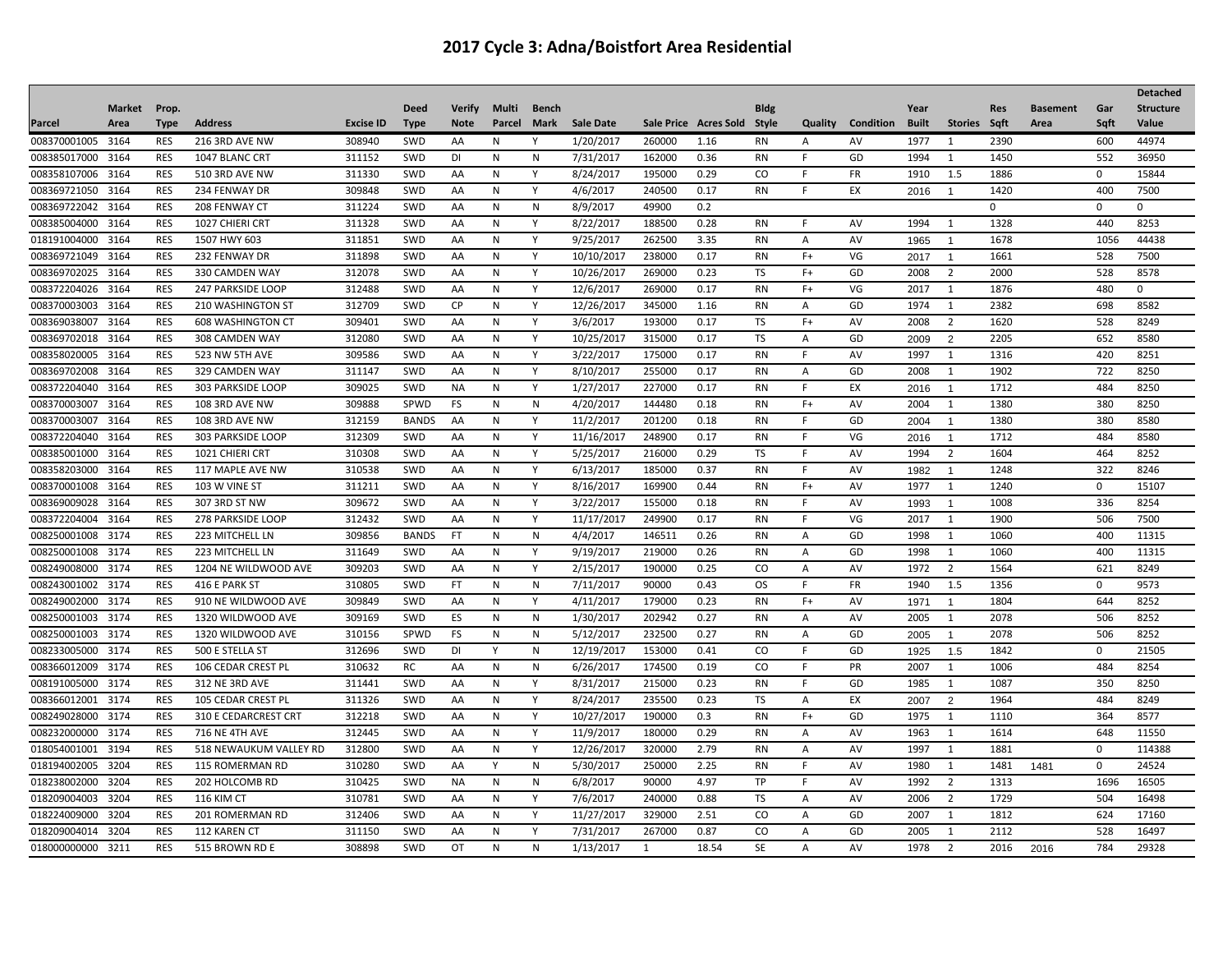|                   |               |             |                            |                  |              |               |              |              |            |        |                             |               |                |           |              |                      |             |                 |             | <b>Detached</b>  |
|-------------------|---------------|-------------|----------------------------|------------------|--------------|---------------|--------------|--------------|------------|--------|-----------------------------|---------------|----------------|-----------|--------------|----------------------|-------------|-----------------|-------------|------------------|
|                   | <b>Market</b> | Prop.       |                            |                  | <b>Deed</b>  | <b>Verify</b> | <b>Multi</b> | <b>Bench</b> |            |        |                             | <b>Bldg</b>   |                |           | Year         |                      | <b>Res</b>  | <b>Basement</b> | Gar         | <b>Structure</b> |
| Parcel            | Area          | <b>Type</b> | <b>Address</b>             | <b>Excise ID</b> | <b>Type</b>  | <b>Note</b>   | Parcel       | Mark         | Sale Date  |        | Sale Price Acres Sold Style |               | Quality        | Condition | <b>Built</b> | Stories Sqft         |             | Area            | Sqft        | Value            |
| 018002002002 3211 |               | TRI         | 111 PEACEFUL LN            | 312340           | SWD          | AA            | N            | Y            | 11/20/2017 | 245000 | 2.01                        |               |                |           |              |                      | $\mathbf 0$ |                 | 0           | 18115            |
| 018998003000      | 3211          | <b>RES</b>  | <b>118 LARKSPUR RD</b>     | 308974           | <b>SWD</b>   | AA            | N            | Y            | 1/23/2017  | 375000 | 5                           | CO.           | $\overline{A}$ | GD        | 1998         | 1.5                  | 1876        | 1364            | 484         | 37151            |
| 018019001000      | 3211          | <b>RES</b>  | 230 HAIGHT RD              | 312232           | SWD          | NA            | N            | N            | 11/13/2017 | 190000 | 20.08                       | <b>OS</b>     | F.             | FR        | 1930         | 1.5                  | 1572        |                 | $\mathbf 0$ | 36600            |
| 017995005000      | 3211          | <b>RES</b>  | 627 BROWN RD E             | 308997           | SWD          | <b>RE</b>     | N            | $\mathsf{N}$ | 1/25/2017  | 272000 | 5.17                        | CO            | F.             | EX        | 2009         | 1                    | 2049        |                 | 624         | 33126            |
| 018286005000      | 3211          | <b>RES</b>  | 195 DARCY DR               | 310585           | SWD          | AA            | N            | Y            | 6/8/2017   | 310000 | 4.93                        | <b>RN</b>     | $F+$           | AV        | 2005         | 1                    | 1920        |                 | $\Omega$    | 44051            |
| 019051002001 3231 |               | RES         | 652 COUSINS RD             | 310194           | LIEU         | <b>DI</b>     | N            | N            | 5/19/2017  | 7500   | 19.2                        | <b>RN</b>     | F.             | <b>FR</b> | 1952         | 1                    | 1128        | 1056            | $\mathbf 0$ | 32245            |
| 018836002005      | 3241          | RES         | 189 23 COUSINS RD          | 309737           | SWD          | AA            | N            | Y            | 3/31/2017  | 680000 | 7                           | CO            | G              | VG        | 2009         | $\overline{2}$       | 4000        |                 | 916         | 66863            |
| 018830004001      | 3241          | <b>RES</b>  | 136 AWESOME DR             | 311977           | SWD          | AA            | N            | Y            | 10/9/2017  | 417180 | 6                           | <b>RN</b>     | Α              | GD        | 1998         | $\mathbf{1}$         | 1772        | 1736            | 0           | 47577            |
| 018988003000      | 3241          | <b>RES</b>  | 333 COUSINS RD             | 309069           | SWD          | AA            | N            | Y            | 1/27/2017  | 280000 | 5.62                        | <b>RN</b>     | F.             | GD        | 1977         | $\mathbf{1}$         | 1568        | 1568            | 0           | 32500            |
| 018865003000      | 3241          | <b>RES</b>  | <b>216 FROGNER RD</b>      | 312495           | <b>SWD</b>   | AA            | Ν            | Y            | 12/6/2017  | 510000 | 4.85                        | <b>RN</b>     | A+             | GD        | 1973         | $\overline{1}$       | 3193        |                 | 853         | 109515           |
| 018970002004      | 3241          | <b>RES</b>  | 364 COUSINS RD             | 311493           | SWD          | AA            | N            | Y            | 9/5/2017   | 369000 | 5.77                        | <b>RN</b>     | $F+$           | GD        | 1984         | $\mathbf{1}$         | 2074        |                 | $\mathbf 0$ | 45765            |
| 018866006000      | 3241          | <b>RES</b>  | 285 PENNING RD             | 311026           | SWD          | AA            | N            | Y            | 7/26/2017  | 259900 | 3.2                         | <b>RN</b>     | $\mathsf{A}$   | AV        | 1920         | 1                    | 1369        |                 | $\mathbf 0$ | 35411            |
| 018939034001      | 3251          | <b>RES</b>  | 316 PLEASANT HILL RD       | 310227           | SWD          | AA            | N            | Y            | 5/16/2017  | 383000 | 6.34                        | <b>RN</b>     | A              | GD        | 2014         | $\mathbf{1}$         | 2600        |                 | 720         | 17253            |
| 018942011000      | 3261          | <b>RES</b>  | 160 GARRETT LOOP           | 312639           | SWD          | AA            | N            | Y            | 12/14/2017 | 310330 | 0.8                         | <b>OS</b>     | A              | AV        | 2006         | 1.5                  | 2408        |                 | 528         | 12076            |
| 018884011002      | 3281          | <b>RES</b>  | <b>108 JULIANNE LN</b>     | 311474           | SWD          | AA            | N            | Y            | 9/1/2017   | 323000 | 1.27                        | <b>TS</b>     | $\mathsf{A}$   | GD        | 1992         | 2                    | 2084        |                 | 484         | 17251            |
| 010596123000      | 3281          | <b>RES</b>  | 170 BROOK DR               | 311648           | SPWD         | <b>RE</b>     | Y            | N            | 9/19/2017  | 179000 | 2.86                        | <b>SL</b>     | A              | AV        | 1974         | 2                    | 1972        |                 | 440         | 17247            |
| 018884009003      | 3281          | <b>RES</b>  | 121 MACKELWICH DR          | 308915           | SWD          | AA            | Υ            | Y            | 1/12/2017  | 313000 | 3.3                         | LG            | A              | AV        | 2008         | 1                    | 1768        |                 | $\mathbf 0$ | 33124            |
| 018888007000      | 3281          | <b>RES</b>  | <b>265 CURTIS HILL RD</b>  | 312497           | <b>SWD</b>   | AA            | N            | Y            | 12/5/2017  | 383900 | $\overline{2}$              | <b>SL</b>     | A+             | AV        | 1973         | 1                    | 1376        | 1376            | 720         | 18116            |
| 010596091000      | 3281          | <b>RES</b>  | 112 BROOK DR               | 310530           | SWD          | AA            | N            | Y            | 6/14/2017  | 245000 | 0.43                        | <b>TS</b>     | $F+$           | AV        | 1972         | $\overline{2}$       | 2022        |                 | 546         | 17252            |
| 018887011001      | 3281          | <b>RES</b>  | 165 PENROSE LN             | 309788           | SWD          | <b>RE</b>     | N            | $\mathsf{N}$ | 4/11/2017  | 314000 | 3.44                        | SE            | A              | AV        | 1978         | $\blacktriangleleft$ | 1442        | 624             | 754         | 19783            |
| 018890002006      | 3291          | <b>RES</b>  | 354 CURTIS HILL RD         | 312047           | <b>BANDS</b> | FS            | Ν            | N            | 10/24/2017 | 400000 | 1.5                         | CO            | A+             | AV        | 1999         | 1.5                  | 3577        |                 | 644         | 18113            |
| 018711001000      | 3291          | RES         | 218 A CURTIS HILL RD       | 311714           | SWD          | AA            | N            | Y            | 9/20/2017  | 426000 | 4.48                        | <b>RN</b>     | $\mathsf{A}$   | GD        | 1969         | $\overline{1}$       | 1400        | 1400            | 1110        | 34500            |
| 018700001000      | 3301          | <b>RES</b>  | 115 CURTIS HILL RD         | 310657           | SWD          | AA            | Υ            | Y            | 6/27/2017  | 220000 | 1.94                        | CO            | F.             | AV        | 1920         | 1.5                  | 1401        |                 | 0           | 31180            |
| 018706001000      | 3301          | <b>RES</b>  | 1951 ST HWY 6              | 310161           | SWD          | AA            | N            | Y            | 5/18/2017  | 375250 | 2.55                        | <b>CO</b>     | F+             | GD        | 2010         | 1                    | 2112        |                 | 528         | 93837            |
| 018828002005      | 3301          | <b>RES</b>  | 1621 PLEASANT VALLEY RD    | 312268           | SWD          | AA            | N            | Y            | 11/8/2017  | 440000 | 3.47                        | <b>CO</b>     | $A+$           | AV        | 1999         | 2                    | 2863        | 1728            | $\mathbf 0$ | 44681            |
| 018737000000      | 3301          | <b>RES</b>  | <b>127 DIECKMAN RD</b>     | 310229           | SWD          | MP            | Y            | Y            | 5/23/2017  | 149000 | 1.51                        | <b>CO</b>     | F.             | AV        | 1940         | 1                    | 1476        |                 | $\mathbf 0$ | 9775             |
| 018746003000      | 3301          | <b>RES</b>  | <b>178 BUNKER CREEK RD</b> | 308888           | SWD          | AA            | N            | Y            | 1/9/2017   | 439000 | 6.71                        | CO            | G              | GD        | 1930         | 1                    | 2192        |                 | $\mathbf 0$ | 38181            |
| 018912000000      | 3311          | LWB         | 1078 CERES HILL RD         | 311729           | SWD          | FL.           | N            | ${\sf N}$    | 9/26/2017  | 445000 | 86.87                       | CA            | L.             | <b>FR</b> | 1900         | $\overline{1}$       | 392         |                 | $\mathbf 0$ | 35416            |
| 018676000000      | 3311          | <b>RES</b>  | 1942 ST HWY 6              | 309039           | <b>SWD</b>   | ES            | N            | N            | 1/20/2017  | 149500 | 1.29                        | <b>CO</b>     | A              | AV        | 1952         | $\overline{1}$       | 2188        |                 | $\mathbf 0$ | 18284            |
| 022413004000      | 3321          | <b>RES</b>  | 116 JEFFERIES RD           | 311262           | SWD          | AA            | N            | $\mathsf{N}$ | 8/16/2017  | 440000 | 2.25                        | <b>RN</b>     | A              | EX        | 2011         | $\mathbf{1}$         | 1560        |                 | 484         | 69608            |
| 022409005000      | 3321          | <b>RES</b>  | 187 JEFFRIES RD            | 312371           | SWD          | AA            | N            | Y            | 11/13/2017 | 377000 | 10.14                       | <b>RN</b>     | A              | AV        | 2008         | 1                    | 2055        |                 | 576         | 44080            |
| 018556001012 3321 |               | <b>RES</b>  | 127 BRIDLE PATH LN         | 310196           | <b>SWD</b>   | <b>RL</b>     | N            | N            | 4/27/2017  | 260000 | 5                           | <b>CO</b>     | A              | GD        | 1996         | 2                    | 2400        |                 | $\mathbf 0$ | 35196            |
| 018552005003      | 3321          | <b>RES</b>  | 463 31 CHILVERS RD         | 310295           | SWD          | AA            | N            | Y            | 5/19/2017  | 419900 | 5.07                        | OS.           | A+             | GD        | 2003         | $\overline{1}$       | 2544        | 2288            | 572         | 17251            |
| 022413001000      | 3321          | <b>RES</b>  | 132 JEFFRIES RD            | 312027           | SWD          | <b>SE</b>     | N            | Y            | 10/23/2017 | 260000 | 9.35                        | CO            | -F             | GD        | 1920         | $\mathbf{1}$         | 896         |                 | $\mathbf 0$ | 24749            |
| 018556001024      | 3321          | <b>RES</b>  | 202 HIDDEN MEADOWS DR      | 312576           | SWD          | AA            | N            | Y            | 12/11/2017 | 280000 | 2.34                        | CO            | A              | GD        | 2003         | 1                    | 1896        |                 | 506         | 18111            |
| 022395002000      | 3321          | <b>RES</b>  | 672 JEFFRIES RD            | 310553           | SWD          | AA            | N            | N            | 6/21/2017  | 320000 | 3.38                        | SL            | A              | AV        | 1972         | 1                    | 1502        | 837             | 552         | 32198            |
| 018589004000      | 3321          | <b>RES</b>  | 133 RAINBOW LN             | 310771           | SPWD         | FS            | N            | $\mathsf{N}$ | 7/5/2017   | 330300 | 9.15                        | <b>RN</b>     | $A+$           | AV        | 1991         | $\mathbf{1}$         | 2593        | 1238            | 648         | 33006            |
| 018724195004      | 3321          | <b>RES</b>  | 182 25 DIECKMAN RD         | 311557           | <b>BANDS</b> | AA            | N            | ${\sf N}$    | 8/23/2017  | 280050 | $\overline{3}$              | <sub>CO</sub> | F.             | GD        | 2009         | $\overline{1}$       | 1972        |                 | 528         | 8626             |
| 022319001001 3331 |               | <b>RES</b>  | 103 LANAKILA LN            | 311798           | SWD          | AA            | N            | Y            | 9/28/2017  | 250000 | 4.62                        | <b>RN</b>     | $F+$           | AV        | 1996         | $\blacktriangleleft$ | 1472        | 688             | $\mathbf 0$ | 35314            |
| 022339009008      | 3331          | <b>RES</b>  | 141 BULL RUN DR            | 309944           | SWD          | AA            | Ν            | Y            | 4/25/2017  | 325000 | 5.05                        | RN            | A              | AV        | 2004         | $\overline{1}$       | 2112        |                 | 528         | 17250            |
| 022319001004      | 3331          | <b>RES</b>  | 123 LANAKILA LN            | 312500           | <b>ADMD</b>  | AA            | N            | Y            | 12/6/2017  | 240000 | 4.93                        | CO            | F.             | GD        | 2009         | $\overline{1}$       | 1716        |                 | 0           | 18108            |
| 022637001023      | 3341          | <b>RES</b>  | <b>146 TOP LN</b>          | 309388           | SPWD         | FS            | N            | $\mathsf{N}$ | 2/15/2017  | 158700 | 5                           | <b>RN</b>     | A              | FR        | 1998         | 1                    | 1738        |                 | 480         | 17255            |
| 022637001021 3341 |               | <b>RES</b>  | 130 TOP LN                 | 311926           | <b>SWD</b>   | AA            | N            | Y            | 9/28/2017  | 390000 | 5                           | CO            | $A+$           | GD        | 2011         | 2                    | 2722        |                 | 0           | 36593            |
| 022762008000      | 3341          | <b>RES</b>  | 1339 BUNKER CREEK RD       | 312288           | SWD          | AA            | N            | Y            | 11/15/2017 | 170560 | 2.77                        | <b>RN</b>     | $\overline{A}$ | AV        | 1970         | $\mathbf{1}$         | 1485        |                 | 480         | 18110            |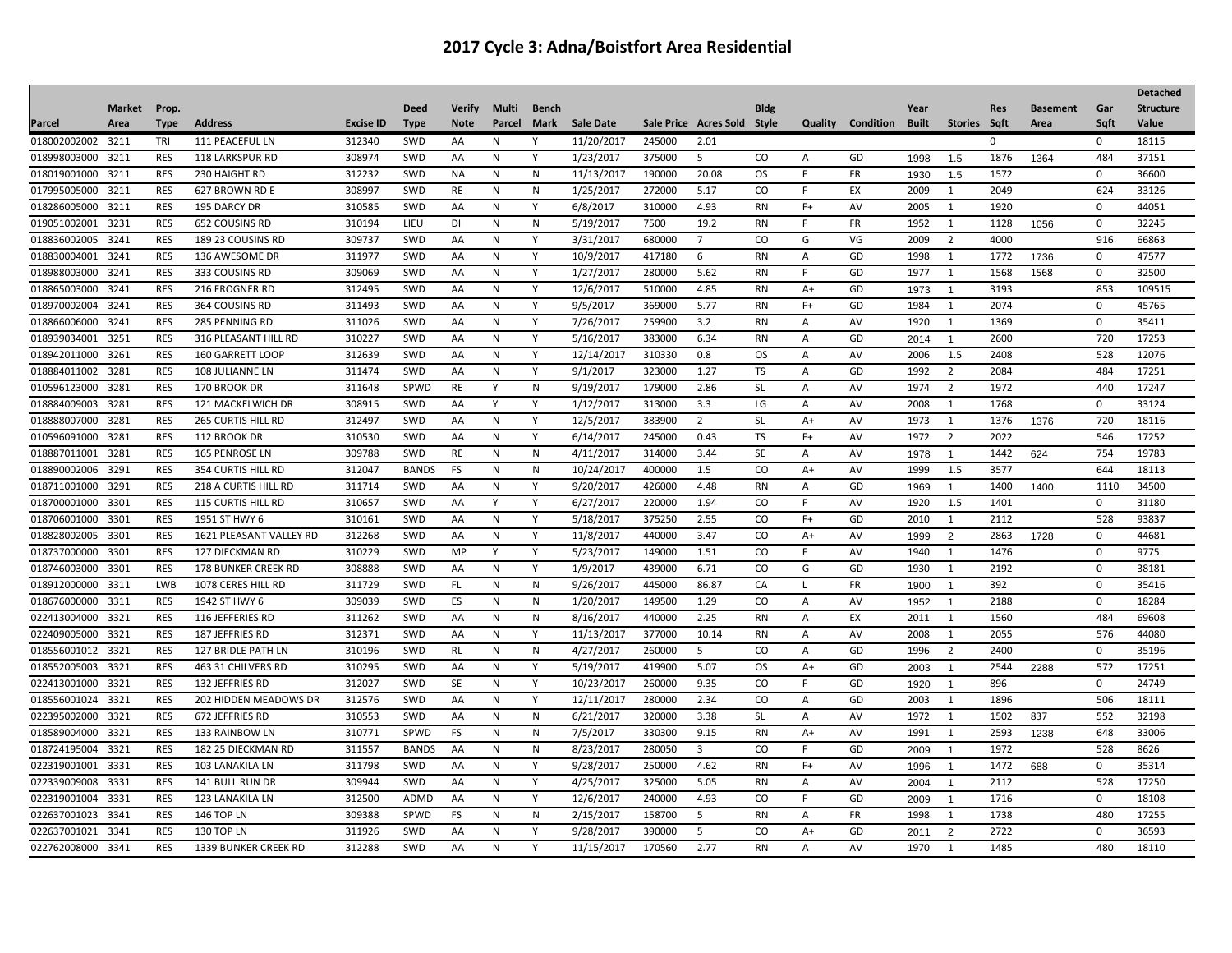| <b>Market</b><br>Prop.<br><b>Deed</b><br><b>Verify</b><br><b>Multi</b><br><b>Bldg</b><br>Year<br>Gar<br><b>Structure</b><br><b>Bench</b><br><b>Res</b><br><b>Basement</b><br><b>Note</b><br>Sale Date<br><b>Type</b><br><b>Address</b><br><b>Excise ID</b><br>Parcel<br>Sale Price Acres Sold Style<br>Quality<br>Condition<br><b>Built</b><br>Stories<br>Sqft<br>Sqft<br>Value<br>Parcel<br>Area<br><b>Type</b><br>Mark<br>Area<br>022228006000 3341<br>312225<br>11/7/2017<br>RES<br>796 DEEP CREEK RD<br>SWD<br>214000<br>5.2<br>CO.<br>976<br>$\mathbf 0$<br>21008<br>AA<br>N<br>Υ<br>F<br>GD<br>1993<br>$\mathbf{1}$<br>022356003008<br><b>RES</b><br>312124<br>484<br>3341<br>106 HOBBS HILL DR<br>SWD<br>AA<br>N<br>Y<br>10/30/2017<br>380000<br>4.72<br>CO<br>F+<br>GD<br>2004<br>1<br>1768<br>33330<br>022754003001<br>3341<br><b>RES</b><br>311436<br>SWD<br>N<br>Y<br>8/2/2017<br>242000<br>9.72<br>CO<br>PR<br>1978<br>1960<br>30479<br>509 DEEP CREEK RD<br>AA<br>Α<br>1<br>$\mathbf 0$<br>022713000000<br>3341<br><b>RES</b><br>309968<br>SWD<br>AA<br>N<br>Y<br>4/27/2017<br>264499<br>3.64<br><b>RN</b><br>$F+$<br>AV<br>1966<br>1690<br>$\mathbf 0$<br>30479<br>1579 BUNKER CREEK RD<br>1<br><b>RES</b><br>022778002004<br>3341<br><b>1129 BUNKER CREEK RD</b><br>312263<br>SWD<br>AA<br>Y<br>11/7/2017<br>200000<br>1.46<br>CO<br>$F+$<br>GD<br>1920<br>2<br>1144<br>$\mathbf 0$<br>18721<br>N<br>022682000000<br>3351<br><b>RES</b><br>309548<br>3/20/2017<br><b>492 BUNKER RD</b><br>RC<br>FL.<br>N<br>Y<br>180000<br>40<br>CO<br>F.<br>PR<br>1900<br>$\mathbf{1}$<br>1024<br>$\mathbf 0$<br>17246<br><b>RES</b><br>311940<br>Y<br>10/5/2017<br>294000<br>1979<br>2159<br>600<br>18397<br>019301002001<br>3362<br>443 RIVER RD<br><b>SWD</b><br>AA<br>3.3<br>LG<br>AV<br>1.5<br>Υ<br>$\mathsf{A}$<br>019282002002<br>3362<br><b>RES</b><br>312238<br>SPWD<br>AA<br>Y<br>325000<br>3.9<br>CO<br>$F+$<br><b>FR</b><br>2352<br>572<br>31395<br><b>167 LEUDINGHAUS RD</b><br>N<br>10/20/2017<br>2005<br>$\mathbf{1}$<br><b>RES</b><br>311447<br>016024001003<br>3382<br>900 BOISTFORT RD<br>EASE<br>EA<br>N<br>${\sf N}$<br>8/28/2017<br>900<br>CO<br>F.<br>VP<br>1930<br>$\mathbf{1}$<br>1096<br>$\mathbf 0$<br>26666<br><b>RES</b><br>311671<br>SWD<br>N<br>Y<br>9/18/2017<br>254000<br><b>RN</b><br>1288<br>17255<br>019527001001<br>3382<br>360 MOON HILL RD<br>AA<br>AV<br>$\mathbf 0$<br>1<br>$\overline{A}$<br>1978<br>$\mathbf{1}$<br>309257<br>019661002011<br>3382<br><b>RES</b><br>SWD<br>AA<br>N<br>Y<br>2/17/2017<br>200000<br>1.75<br>CO<br>AV<br>1998<br>1664<br>$\mathbf 0$<br>17251<br><b>613 BOISTFORT RD</b><br>A<br>$\overline{2}$<br>019532003001 3382<br><b>RES</b><br>310480<br>SWD<br><b>CU</b><br>${\sf N}$<br>6/6/2017<br>21.57<br>CO<br>1946<br>1180<br>$\mathbf 0$<br>27486<br>470 BOISTFORT RD<br>405000<br>AV<br>Y<br>A<br>1<br>312083<br>Y<br>10/26/2017<br>CO<br>F<br>923<br>016200001000<br>3382<br><b>RES</b><br>2450 PE ELL MCDONALD RD<br>SWD<br>N<br>90000<br>2.51<br>FR<br>1935<br>$\mathbf{1}$<br>$\mathbf 0$<br>13812<br>AA<br>016022002004<br>3382<br><b>RES</b><br>309166<br>SWD<br>Y<br>2/10/2017<br>215000<br>33<br>0 ROUNDTREE RD<br>FL.<br>Y<br>$\Omega$<br>$\mathbf 0$<br>6200<br>309802<br>2768<br>018936001000<br>3392<br><b>RES</b><br><b>681 CURTIS HILL RD</b><br>SWD<br>AA<br>N<br>Y<br>4/13/2017<br>370000<br>5.35<br><sub>CO</sub><br>AV<br>$\mathbf 0$<br>40604<br>Α<br>1910<br>$\overline{2}$<br>018936001000<br><b>RES</b><br>312098<br>SWD<br>Y<br>10/23/2017<br>401000<br>5.35<br>CO<br>GD<br>1910<br>2768<br>40604<br>3392<br>681 CURTIS HILL RD<br>AA<br>N<br>Α<br>2<br>0<br><b>RES</b><br>311864<br>AV<br>2524<br>015697002002<br>3392<br><b>2880 KING RD</b><br>SWD<br>AA<br>N<br>Y<br>9/12/2017<br>441000<br>9.14<br>CO.<br>1992<br>$\overline{2}$<br>$\mathbf 0$<br>32087<br>A<br>311032<br>Y<br>7/19/2017<br>2172<br>019107002000<br>3392<br><b>RES</b><br>SWD<br>N<br>245000<br>0.5<br><b>SL</b><br><b>FR</b><br>1970<br>624<br>17246<br><b>250 LAKE CREEK RD</b><br>AA<br>$\overline{A}$<br>1<br>019116003000<br>3392<br><b>RES</b><br>116 ALDER RIDGE RD<br>312197-S<br><b>BLAG</b><br>PT<br>N<br>N<br>8/16/2017<br>1500<br>0.15<br>CO.<br>AV<br>2001<br>2<br>2016<br>$\mathbf 0$<br>15000<br>$\mathsf{A}$<br>015990000000<br>3402<br><b>RES</b><br>309691<br>SWD<br>Y<br>4/2/2017<br>165000<br>19.07<br>CO<br>VP<br>1.5<br>2048<br>246 BURNETT RD<br>AA<br>N<br>F.<br>1930<br>$\mathbf 0$<br>18626<br>016274002007<br><b>RES</b><br>310610<br>SWD<br><b>TM</b><br>Y<br>6/27/2017<br>799000<br>37.15<br>CO<br>4848<br>65898<br>3412<br>0 WILDWOOD RD<br>Υ<br>AV<br>2004<br>1.5<br>$\mathbf 0$<br>А<br><b>RES</b><br>312418<br><b>OS</b><br>010293000000<br>109 1ST ST<br>SWD<br>Y<br>11/30/201<br>140000<br>0.27<br>AV<br>1925<br>1.5<br>1680<br>$\mathbf 0$<br>13500<br>3455<br>AA<br>A<br>Y<br>310311<br>5/31/2017<br>125000<br>010288001000<br>3455<br>RES<br>111 1ST ST<br>SWD<br>RL<br>N<br>0.26<br>OS.<br>$F+$<br>GD<br>1925<br>1.5<br>1600<br>0<br>23755<br>Υ<br><b>RES</b><br>311830<br>010329000000<br>3455<br>SWD<br>MP<br>N<br>9/30/2017<br>119700<br>0.52<br><b>OS</b><br>FR<br>1509<br>$\mathbf 0$<br>9002<br><b>103 4TH AVE</b><br>Y<br>A<br>1922<br>1.5<br>192<br><b>TS</b><br>008029004006<br>3465<br><b>RES</b><br>310565<br>SWD<br>AA<br>N<br>Y<br>6/15/2017<br>169000<br>0.21<br>Α<br>AV<br>1920<br>2<br>1618<br>$\mathbf 0$<br>17185<br>202 TILLIE AVE<br>007876001001<br>3465<br><b>RES</b><br>318 W 4TH ST<br>310679<br>SWD<br><b>DI</b><br>N<br>${\sf N}$<br>6/21/2017<br>40000<br>0.14<br><sub>CO</sub><br>F.<br>PR<br>1920<br>1.5<br>1716<br>$\mathbf 0$<br>6751<br><b>RES</b><br>311746<br>SPWD<br>40000<br><b>OS</b><br>FR<br>1432<br>6746<br>008019000000<br>FS<br>N<br>N<br>9/18/2017<br>0.52<br>0<br>3465<br>424 CENTRAL AVE<br>Α<br>1925<br>1.5<br><b>RES</b><br>309018<br>1/25/2017<br>47000<br>1930<br>007818002000<br>3465<br>518 OMER AVE<br><b>BANDS</b><br><b>FS</b><br>N<br>${\sf N}$<br>0.32<br>CO<br>FR<br>$\mathbf{1}$<br>1081<br>$\mathbf 0$<br>11876<br>F.<br>007798000000<br>3465<br><b>RES</b><br>312079<br>SWD<br>N<br>${\sf N}$<br>10/25/2017<br>80000<br>1.64<br>CO<br><b>FR</b><br>1925<br>1.5<br>1815<br>$\mathbf 0$<br>6747<br>0 ST HWY 6 HWY<br>DI<br>F.<br>311859<br>007577000000<br>3465<br><b>RES</b><br><b>404 TILLIE AVE</b><br><b>SWD</b><br><b>NA</b><br>N<br>N<br>10/6/2017<br>169900<br>0.3<br><b>RN</b><br>F.<br>AV<br>1296<br>336<br>16660<br>1973<br>$\mathbf{1}$<br>007879000000<br><b>RES</b><br>308834<br>SWD<br>$\mathsf{N}$<br>Y<br>1/4/2017<br>85000<br>0.12<br>CO<br>FR<br>1925<br>1044<br>3465<br>304 W 4TH AVE<br>AA<br>F.<br>1<br>0<br>18632<br>007908001000<br><b>RES</b><br>311387<br>SWD<br>8/29/2017<br>128900<br>0.27<br>FR<br>1932<br>1.5<br>3430<br>$\mathbf 0$<br>6751<br>3465<br><b>403 CHEHALIS AVE</b><br>AA<br>${\sf N}$<br>${\sf N}$<br><b>CL</b><br>F.<br>007916003000<br><b>RES</b><br>311619<br>SPWD<br>ES<br>N<br>N<br>9/19/2017<br>125000<br>2.01<br>CO<br>AV<br>1914<br>1250<br>$\mathbf 0$<br>3465<br>412 3RD ST<br>F<br>1<br>10896<br><b>RES</b><br>310169<br>SWD<br>5/17/2017<br>141000<br>0.21<br>CO<br>AV<br>1945<br>1.5<br>1376<br>6748<br>007726000000<br>3465<br><b>204 CHEHALIS AVE</b><br>MP<br>Y<br>F.<br>0<br>Y<br>007880000000<br><b>RES</b><br>309232<br>SWD<br>Υ<br>2/3/2017<br>120000<br>0.18<br>AV<br>1978<br>480<br>8952<br>3465<br>105 3RD ST<br>AA<br>N<br><b>RN</b><br>F.<br>1344<br>1<br>007642000000<br><b>RES</b><br>309768<br>4/11/2017<br>76000<br>CO<br>1910<br>800<br>9002<br>3465<br>320 2ND ST<br><b>SWD</b><br>AA<br>N<br>Y<br>0.21<br>F+<br>AV<br>1<br>$\mathbf 0$<br>312741<br>Y<br>12/26/2017<br>007652000000<br>3465<br><b>RES</b><br>301 1ST ST<br>SWD<br>AA<br>N<br>30000<br>0.07<br><sub>CO</sub><br>F.<br>FR<br>1900<br>1<br>660<br>$\mathbf 0$<br>6748<br>310801<br>Y<br>007925000000<br><b>RES</b><br>SWD<br>N<br>7/7/2017<br>81800<br>0.17<br>FR<br>1994<br>1100<br>$\mathbf 0$<br>6755<br>3465<br>309 PLEASANT AVE<br>AA<br><b>RN</b><br>F<br>1<br>6747<br><b>RES</b><br>311778<br>SWD<br>9/27/2017<br>90000<br>0.25<br><b>OS</b><br>AV<br>3038<br>007870000000<br>3465<br>319 5TH ST<br><b>DI</b><br>N<br>${\sf N}$<br>F.<br>$\mathbf 0$<br>1930<br>1.5<br>312447<br>007822000000<br>3465<br><b>RES</b><br><b>426 CALIFORNIA ST</b><br>SWD<br>AA<br>N<br>Y<br>11/29/2017<br>119000<br>CO<br>AV<br>1153<br>$\mathbf 0$<br>6755<br>1<br>F.<br>1930<br>$\mathbf{1}$<br><b>RES</b><br>309713<br>4/6/2017<br>7645<br>007733000000<br>3465<br>SWD<br>Y<br>92000<br>CO<br>1920<br>1190<br>03RD AVE<br>AA<br>N<br>0.41<br>F.<br>AV<br>1.5<br>0<br>007809005000<br><b>RES</b><br>312244<br>SWD<br>Y<br>11/7/2017<br><b>OS</b><br>AV<br>1.5<br>$\mathbf 0$<br>6751<br>3465<br>0 PE ELL AVE<br>AA<br>N<br>110000<br>0.14<br>Α<br>1925<br>1560<br>020235004000<br><b>RES</b><br>310669<br><b>BANDS</b><br>6/20/2017<br>238350<br>30.48<br>CO<br>AV<br>1920<br>3460<br>29794<br>3495<br>121 MAUERMAN RD N<br>AS<br>N<br>${\sf N}$<br>$\mathbf 0$<br>Α<br>1 |                   |            |               |        |     |    |   |   |          |        |       |    |    |    |      |     |      |             | <b>Detached</b> |
|------------------------------------------------------------------------------------------------------------------------------------------------------------------------------------------------------------------------------------------------------------------------------------------------------------------------------------------------------------------------------------------------------------------------------------------------------------------------------------------------------------------------------------------------------------------------------------------------------------------------------------------------------------------------------------------------------------------------------------------------------------------------------------------------------------------------------------------------------------------------------------------------------------------------------------------------------------------------------------------------------------------------------------------------------------------------------------------------------------------------------------------------------------------------------------------------------------------------------------------------------------------------------------------------------------------------------------------------------------------------------------------------------------------------------------------------------------------------------------------------------------------------------------------------------------------------------------------------------------------------------------------------------------------------------------------------------------------------------------------------------------------------------------------------------------------------------------------------------------------------------------------------------------------------------------------------------------------------------------------------------------------------------------------------------------------------------------------------------------------------------------------------------------------------------------------------------------------------------------------------------------------------------------------------------------------------------------------------------------------------------------------------------------------------------------------------------------------------------------------------------------------------------------------------------------------------------------------------------------------------------------------------------------------------------------------------------------------------------------------------------------------------------------------------------------------------------------------------------------------------------------------------------------------------------------------------------------------------------------------------------------------------------------------------------------------------------------------------------------------------------------------------------------------------------------------------------------------------------------------------------------------------------------------------------------------------------------------------------------------------------------------------------------------------------------------------------------------------------------------------------------------------------------------------------------------------------------------------------------------------------------------------------------------------------------------------------------------------------------------------------------------------------------------------------------------------------------------------------------------------------------------------------------------------------------------------------------------------------------------------------------------------------------------------------------------------------------------------------------------------------------------------------------------------------------------------------------------------------------------------------------------------------------------------------------------------------------------------------------------------------------------------------------------------------------------------------------------------------------------------------------------------------------------------------------------------------------------------------------------------------------------------------------------------------------------------------------------------------------------------------------------------------------------------------------------------------------------------------------------------------------------------------------------------------------------------------------------------------------------------------------------------------------------------------------------------------------------------------------------------------------------------------------------------------------------------------------------------------------------------------------------------------------------------------------------------------------------------------------------------------------------------------------------------------------------------------------------------------------------------------------------------------------------------------------------------------------------------------------------------------------------------------------------------------------------------------------------------------------------------------------------------------------------------------------------------------------------------------------------------------------------------------------------------------------------------------------------------------------------------------------------------------------------------------------------------------------------------------------------------------------------------------------------------------------------------------------------------------------------------------------------------------------------------------------------------------------------------------------------------------------------------------------------------------------------------------------------------------------------------------------------------------------------------------------------------------------------------------------------------------------------------------------------------------------------------------------------------------------------------------------------------------------------------------------------------------------------------------------------------------------------------------------------------------------------------------------------------------------------------------------------------------------------------------------------------------------------------------------------------------------------------------------------------------------------------------------------------------------------------------------------------------------------------------------------------------------------------------------------------------------------------------------------------------------------------------------------------------------------------------------------------------------------------------------------------------------------------------------------------------------------------------------------------------------------------------------------------------------------------------------------------------------------------------------------------------------------------------------------------------------------------------------------------------------------------------------------------------------------------------------------------------------------------------------------------------------------------------------------------------------------------------------------------------------------------------------------------------------------------------------------------------------------------------------------------------------------------------------------------------------------------------------------------------------------------------------------------------------------------------------------------------------------------------------------------------------------------------------------------------------------------------------------------------------------------------------------------------------------------------------------------------------------------------------------------------------------------------------------------------------------------------------------------------------------------------------------------------------------------------------------------------------------------------------------------------|-------------------|------------|---------------|--------|-----|----|---|---|----------|--------|-------|----|----|----|------|-----|------|-------------|-----------------|
|                                                                                                                                                                                                                                                                                                                                                                                                                                                                                                                                                                                                                                                                                                                                                                                                                                                                                                                                                                                                                                                                                                                                                                                                                                                                                                                                                                                                                                                                                                                                                                                                                                                                                                                                                                                                                                                                                                                                                                                                                                                                                                                                                                                                                                                                                                                                                                                                                                                                                                                                                                                                                                                                                                                                                                                                                                                                                                                                                                                                                                                                                                                                                                                                                                                                                                                                                                                                                                                                                                                                                                                                                                                                                                                                                                                                                                                                                                                                                                                                                                                                                                                                                                                                                                                                                                                                                                                                                                                                                                                                                                                                                                                                                                                                                                                                                                                                                                                                                                                                                                                                                                                                                                                                                                                                                                                                                                                                                                                                                                                                                                                                                                                                                                                                                                                                                                                                                                                                                                                                                                                                                                                                                                                                                                                                                                                                                                                                                                                                                                                                                                                                                                                                                                                                                                                                                                                                                                                                                                                                                                                                                                                                                                                                                                                                                                                                                                                                                                                                                                                                                                                                                                                                                                                                                                                                                                                                                                                                                                                                                                                                                                                                                                                                                                                                                                                                                                                                                                                                                                                                                                                                                                                                                                                                                                                                                                                                                                                                                                                                                                                                              |                   |            |               |        |     |    |   |   |          |        |       |    |    |    |      |     |      |             |                 |
|                                                                                                                                                                                                                                                                                                                                                                                                                                                                                                                                                                                                                                                                                                                                                                                                                                                                                                                                                                                                                                                                                                                                                                                                                                                                                                                                                                                                                                                                                                                                                                                                                                                                                                                                                                                                                                                                                                                                                                                                                                                                                                                                                                                                                                                                                                                                                                                                                                                                                                                                                                                                                                                                                                                                                                                                                                                                                                                                                                                                                                                                                                                                                                                                                                                                                                                                                                                                                                                                                                                                                                                                                                                                                                                                                                                                                                                                                                                                                                                                                                                                                                                                                                                                                                                                                                                                                                                                                                                                                                                                                                                                                                                                                                                                                                                                                                                                                                                                                                                                                                                                                                                                                                                                                                                                                                                                                                                                                                                                                                                                                                                                                                                                                                                                                                                                                                                                                                                                                                                                                                                                                                                                                                                                                                                                                                                                                                                                                                                                                                                                                                                                                                                                                                                                                                                                                                                                                                                                                                                                                                                                                                                                                                                                                                                                                                                                                                                                                                                                                                                                                                                                                                                                                                                                                                                                                                                                                                                                                                                                                                                                                                                                                                                                                                                                                                                                                                                                                                                                                                                                                                                                                                                                                                                                                                                                                                                                                                                                                                                                                                                                              |                   |            |               |        |     |    |   |   |          |        |       |    |    |    |      |     |      |             |                 |
|                                                                                                                                                                                                                                                                                                                                                                                                                                                                                                                                                                                                                                                                                                                                                                                                                                                                                                                                                                                                                                                                                                                                                                                                                                                                                                                                                                                                                                                                                                                                                                                                                                                                                                                                                                                                                                                                                                                                                                                                                                                                                                                                                                                                                                                                                                                                                                                                                                                                                                                                                                                                                                                                                                                                                                                                                                                                                                                                                                                                                                                                                                                                                                                                                                                                                                                                                                                                                                                                                                                                                                                                                                                                                                                                                                                                                                                                                                                                                                                                                                                                                                                                                                                                                                                                                                                                                                                                                                                                                                                                                                                                                                                                                                                                                                                                                                                                                                                                                                                                                                                                                                                                                                                                                                                                                                                                                                                                                                                                                                                                                                                                                                                                                                                                                                                                                                                                                                                                                                                                                                                                                                                                                                                                                                                                                                                                                                                                                                                                                                                                                                                                                                                                                                                                                                                                                                                                                                                                                                                                                                                                                                                                                                                                                                                                                                                                                                                                                                                                                                                                                                                                                                                                                                                                                                                                                                                                                                                                                                                                                                                                                                                                                                                                                                                                                                                                                                                                                                                                                                                                                                                                                                                                                                                                                                                                                                                                                                                                                                                                                                                                              |                   |            |               |        |     |    |   |   |          |        |       |    |    |    |      |     |      |             |                 |
|                                                                                                                                                                                                                                                                                                                                                                                                                                                                                                                                                                                                                                                                                                                                                                                                                                                                                                                                                                                                                                                                                                                                                                                                                                                                                                                                                                                                                                                                                                                                                                                                                                                                                                                                                                                                                                                                                                                                                                                                                                                                                                                                                                                                                                                                                                                                                                                                                                                                                                                                                                                                                                                                                                                                                                                                                                                                                                                                                                                                                                                                                                                                                                                                                                                                                                                                                                                                                                                                                                                                                                                                                                                                                                                                                                                                                                                                                                                                                                                                                                                                                                                                                                                                                                                                                                                                                                                                                                                                                                                                                                                                                                                                                                                                                                                                                                                                                                                                                                                                                                                                                                                                                                                                                                                                                                                                                                                                                                                                                                                                                                                                                                                                                                                                                                                                                                                                                                                                                                                                                                                                                                                                                                                                                                                                                                                                                                                                                                                                                                                                                                                                                                                                                                                                                                                                                                                                                                                                                                                                                                                                                                                                                                                                                                                                                                                                                                                                                                                                                                                                                                                                                                                                                                                                                                                                                                                                                                                                                                                                                                                                                                                                                                                                                                                                                                                                                                                                                                                                                                                                                                                                                                                                                                                                                                                                                                                                                                                                                                                                                                                                              |                   |            |               |        |     |    |   |   |          |        |       |    |    |    |      |     |      |             |                 |
|                                                                                                                                                                                                                                                                                                                                                                                                                                                                                                                                                                                                                                                                                                                                                                                                                                                                                                                                                                                                                                                                                                                                                                                                                                                                                                                                                                                                                                                                                                                                                                                                                                                                                                                                                                                                                                                                                                                                                                                                                                                                                                                                                                                                                                                                                                                                                                                                                                                                                                                                                                                                                                                                                                                                                                                                                                                                                                                                                                                                                                                                                                                                                                                                                                                                                                                                                                                                                                                                                                                                                                                                                                                                                                                                                                                                                                                                                                                                                                                                                                                                                                                                                                                                                                                                                                                                                                                                                                                                                                                                                                                                                                                                                                                                                                                                                                                                                                                                                                                                                                                                                                                                                                                                                                                                                                                                                                                                                                                                                                                                                                                                                                                                                                                                                                                                                                                                                                                                                                                                                                                                                                                                                                                                                                                                                                                                                                                                                                                                                                                                                                                                                                                                                                                                                                                                                                                                                                                                                                                                                                                                                                                                                                                                                                                                                                                                                                                                                                                                                                                                                                                                                                                                                                                                                                                                                                                                                                                                                                                                                                                                                                                                                                                                                                                                                                                                                                                                                                                                                                                                                                                                                                                                                                                                                                                                                                                                                                                                                                                                                                                                              |                   |            |               |        |     |    |   |   |          |        |       |    |    |    |      |     |      |             |                 |
|                                                                                                                                                                                                                                                                                                                                                                                                                                                                                                                                                                                                                                                                                                                                                                                                                                                                                                                                                                                                                                                                                                                                                                                                                                                                                                                                                                                                                                                                                                                                                                                                                                                                                                                                                                                                                                                                                                                                                                                                                                                                                                                                                                                                                                                                                                                                                                                                                                                                                                                                                                                                                                                                                                                                                                                                                                                                                                                                                                                                                                                                                                                                                                                                                                                                                                                                                                                                                                                                                                                                                                                                                                                                                                                                                                                                                                                                                                                                                                                                                                                                                                                                                                                                                                                                                                                                                                                                                                                                                                                                                                                                                                                                                                                                                                                                                                                                                                                                                                                                                                                                                                                                                                                                                                                                                                                                                                                                                                                                                                                                                                                                                                                                                                                                                                                                                                                                                                                                                                                                                                                                                                                                                                                                                                                                                                                                                                                                                                                                                                                                                                                                                                                                                                                                                                                                                                                                                                                                                                                                                                                                                                                                                                                                                                                                                                                                                                                                                                                                                                                                                                                                                                                                                                                                                                                                                                                                                                                                                                                                                                                                                                                                                                                                                                                                                                                                                                                                                                                                                                                                                                                                                                                                                                                                                                                                                                                                                                                                                                                                                                                                              |                   |            |               |        |     |    |   |   |          |        |       |    |    |    |      |     |      |             |                 |
|                                                                                                                                                                                                                                                                                                                                                                                                                                                                                                                                                                                                                                                                                                                                                                                                                                                                                                                                                                                                                                                                                                                                                                                                                                                                                                                                                                                                                                                                                                                                                                                                                                                                                                                                                                                                                                                                                                                                                                                                                                                                                                                                                                                                                                                                                                                                                                                                                                                                                                                                                                                                                                                                                                                                                                                                                                                                                                                                                                                                                                                                                                                                                                                                                                                                                                                                                                                                                                                                                                                                                                                                                                                                                                                                                                                                                                                                                                                                                                                                                                                                                                                                                                                                                                                                                                                                                                                                                                                                                                                                                                                                                                                                                                                                                                                                                                                                                                                                                                                                                                                                                                                                                                                                                                                                                                                                                                                                                                                                                                                                                                                                                                                                                                                                                                                                                                                                                                                                                                                                                                                                                                                                                                                                                                                                                                                                                                                                                                                                                                                                                                                                                                                                                                                                                                                                                                                                                                                                                                                                                                                                                                                                                                                                                                                                                                                                                                                                                                                                                                                                                                                                                                                                                                                                                                                                                                                                                                                                                                                                                                                                                                                                                                                                                                                                                                                                                                                                                                                                                                                                                                                                                                                                                                                                                                                                                                                                                                                                                                                                                                                                              |                   |            |               |        |     |    |   |   |          |        |       |    |    |    |      |     |      |             |                 |
|                                                                                                                                                                                                                                                                                                                                                                                                                                                                                                                                                                                                                                                                                                                                                                                                                                                                                                                                                                                                                                                                                                                                                                                                                                                                                                                                                                                                                                                                                                                                                                                                                                                                                                                                                                                                                                                                                                                                                                                                                                                                                                                                                                                                                                                                                                                                                                                                                                                                                                                                                                                                                                                                                                                                                                                                                                                                                                                                                                                                                                                                                                                                                                                                                                                                                                                                                                                                                                                                                                                                                                                                                                                                                                                                                                                                                                                                                                                                                                                                                                                                                                                                                                                                                                                                                                                                                                                                                                                                                                                                                                                                                                                                                                                                                                                                                                                                                                                                                                                                                                                                                                                                                                                                                                                                                                                                                                                                                                                                                                                                                                                                                                                                                                                                                                                                                                                                                                                                                                                                                                                                                                                                                                                                                                                                                                                                                                                                                                                                                                                                                                                                                                                                                                                                                                                                                                                                                                                                                                                                                                                                                                                                                                                                                                                                                                                                                                                                                                                                                                                                                                                                                                                                                                                                                                                                                                                                                                                                                                                                                                                                                                                                                                                                                                                                                                                                                                                                                                                                                                                                                                                                                                                                                                                                                                                                                                                                                                                                                                                                                                                                              |                   |            |               |        |     |    |   |   |          |        |       |    |    |    |      |     |      |             |                 |
|                                                                                                                                                                                                                                                                                                                                                                                                                                                                                                                                                                                                                                                                                                                                                                                                                                                                                                                                                                                                                                                                                                                                                                                                                                                                                                                                                                                                                                                                                                                                                                                                                                                                                                                                                                                                                                                                                                                                                                                                                                                                                                                                                                                                                                                                                                                                                                                                                                                                                                                                                                                                                                                                                                                                                                                                                                                                                                                                                                                                                                                                                                                                                                                                                                                                                                                                                                                                                                                                                                                                                                                                                                                                                                                                                                                                                                                                                                                                                                                                                                                                                                                                                                                                                                                                                                                                                                                                                                                                                                                                                                                                                                                                                                                                                                                                                                                                                                                                                                                                                                                                                                                                                                                                                                                                                                                                                                                                                                                                                                                                                                                                                                                                                                                                                                                                                                                                                                                                                                                                                                                                                                                                                                                                                                                                                                                                                                                                                                                                                                                                                                                                                                                                                                                                                                                                                                                                                                                                                                                                                                                                                                                                                                                                                                                                                                                                                                                                                                                                                                                                                                                                                                                                                                                                                                                                                                                                                                                                                                                                                                                                                                                                                                                                                                                                                                                                                                                                                                                                                                                                                                                                                                                                                                                                                                                                                                                                                                                                                                                                                                                                              |                   |            |               |        |     |    |   |   |          |        |       |    |    |    |      |     |      |             |                 |
|                                                                                                                                                                                                                                                                                                                                                                                                                                                                                                                                                                                                                                                                                                                                                                                                                                                                                                                                                                                                                                                                                                                                                                                                                                                                                                                                                                                                                                                                                                                                                                                                                                                                                                                                                                                                                                                                                                                                                                                                                                                                                                                                                                                                                                                                                                                                                                                                                                                                                                                                                                                                                                                                                                                                                                                                                                                                                                                                                                                                                                                                                                                                                                                                                                                                                                                                                                                                                                                                                                                                                                                                                                                                                                                                                                                                                                                                                                                                                                                                                                                                                                                                                                                                                                                                                                                                                                                                                                                                                                                                                                                                                                                                                                                                                                                                                                                                                                                                                                                                                                                                                                                                                                                                                                                                                                                                                                                                                                                                                                                                                                                                                                                                                                                                                                                                                                                                                                                                                                                                                                                                                                                                                                                                                                                                                                                                                                                                                                                                                                                                                                                                                                                                                                                                                                                                                                                                                                                                                                                                                                                                                                                                                                                                                                                                                                                                                                                                                                                                                                                                                                                                                                                                                                                                                                                                                                                                                                                                                                                                                                                                                                                                                                                                                                                                                                                                                                                                                                                                                                                                                                                                                                                                                                                                                                                                                                                                                                                                                                                                                                                                              |                   |            |               |        |     |    |   |   |          |        |       |    |    |    |      |     |      |             |                 |
|                                                                                                                                                                                                                                                                                                                                                                                                                                                                                                                                                                                                                                                                                                                                                                                                                                                                                                                                                                                                                                                                                                                                                                                                                                                                                                                                                                                                                                                                                                                                                                                                                                                                                                                                                                                                                                                                                                                                                                                                                                                                                                                                                                                                                                                                                                                                                                                                                                                                                                                                                                                                                                                                                                                                                                                                                                                                                                                                                                                                                                                                                                                                                                                                                                                                                                                                                                                                                                                                                                                                                                                                                                                                                                                                                                                                                                                                                                                                                                                                                                                                                                                                                                                                                                                                                                                                                                                                                                                                                                                                                                                                                                                                                                                                                                                                                                                                                                                                                                                                                                                                                                                                                                                                                                                                                                                                                                                                                                                                                                                                                                                                                                                                                                                                                                                                                                                                                                                                                                                                                                                                                                                                                                                                                                                                                                                                                                                                                                                                                                                                                                                                                                                                                                                                                                                                                                                                                                                                                                                                                                                                                                                                                                                                                                                                                                                                                                                                                                                                                                                                                                                                                                                                                                                                                                                                                                                                                                                                                                                                                                                                                                                                                                                                                                                                                                                                                                                                                                                                                                                                                                                                                                                                                                                                                                                                                                                                                                                                                                                                                                                                              |                   |            |               |        |     |    |   |   |          |        |       |    |    |    |      |     |      |             |                 |
|                                                                                                                                                                                                                                                                                                                                                                                                                                                                                                                                                                                                                                                                                                                                                                                                                                                                                                                                                                                                                                                                                                                                                                                                                                                                                                                                                                                                                                                                                                                                                                                                                                                                                                                                                                                                                                                                                                                                                                                                                                                                                                                                                                                                                                                                                                                                                                                                                                                                                                                                                                                                                                                                                                                                                                                                                                                                                                                                                                                                                                                                                                                                                                                                                                                                                                                                                                                                                                                                                                                                                                                                                                                                                                                                                                                                                                                                                                                                                                                                                                                                                                                                                                                                                                                                                                                                                                                                                                                                                                                                                                                                                                                                                                                                                                                                                                                                                                                                                                                                                                                                                                                                                                                                                                                                                                                                                                                                                                                                                                                                                                                                                                                                                                                                                                                                                                                                                                                                                                                                                                                                                                                                                                                                                                                                                                                                                                                                                                                                                                                                                                                                                                                                                                                                                                                                                                                                                                                                                                                                                                                                                                                                                                                                                                                                                                                                                                                                                                                                                                                                                                                                                                                                                                                                                                                                                                                                                                                                                                                                                                                                                                                                                                                                                                                                                                                                                                                                                                                                                                                                                                                                                                                                                                                                                                                                                                                                                                                                                                                                                                                                              |                   |            |               |        |     |    |   |   |          |        |       |    |    |    |      |     |      |             |                 |
|                                                                                                                                                                                                                                                                                                                                                                                                                                                                                                                                                                                                                                                                                                                                                                                                                                                                                                                                                                                                                                                                                                                                                                                                                                                                                                                                                                                                                                                                                                                                                                                                                                                                                                                                                                                                                                                                                                                                                                                                                                                                                                                                                                                                                                                                                                                                                                                                                                                                                                                                                                                                                                                                                                                                                                                                                                                                                                                                                                                                                                                                                                                                                                                                                                                                                                                                                                                                                                                                                                                                                                                                                                                                                                                                                                                                                                                                                                                                                                                                                                                                                                                                                                                                                                                                                                                                                                                                                                                                                                                                                                                                                                                                                                                                                                                                                                                                                                                                                                                                                                                                                                                                                                                                                                                                                                                                                                                                                                                                                                                                                                                                                                                                                                                                                                                                                                                                                                                                                                                                                                                                                                                                                                                                                                                                                                                                                                                                                                                                                                                                                                                                                                                                                                                                                                                                                                                                                                                                                                                                                                                                                                                                                                                                                                                                                                                                                                                                                                                                                                                                                                                                                                                                                                                                                                                                                                                                                                                                                                                                                                                                                                                                                                                                                                                                                                                                                                                                                                                                                                                                                                                                                                                                                                                                                                                                                                                                                                                                                                                                                                                                              |                   |            |               |        |     |    |   |   |          |        |       |    |    |    |      |     |      |             |                 |
|                                                                                                                                                                                                                                                                                                                                                                                                                                                                                                                                                                                                                                                                                                                                                                                                                                                                                                                                                                                                                                                                                                                                                                                                                                                                                                                                                                                                                                                                                                                                                                                                                                                                                                                                                                                                                                                                                                                                                                                                                                                                                                                                                                                                                                                                                                                                                                                                                                                                                                                                                                                                                                                                                                                                                                                                                                                                                                                                                                                                                                                                                                                                                                                                                                                                                                                                                                                                                                                                                                                                                                                                                                                                                                                                                                                                                                                                                                                                                                                                                                                                                                                                                                                                                                                                                                                                                                                                                                                                                                                                                                                                                                                                                                                                                                                                                                                                                                                                                                                                                                                                                                                                                                                                                                                                                                                                                                                                                                                                                                                                                                                                                                                                                                                                                                                                                                                                                                                                                                                                                                                                                                                                                                                                                                                                                                                                                                                                                                                                                                                                                                                                                                                                                                                                                                                                                                                                                                                                                                                                                                                                                                                                                                                                                                                                                                                                                                                                                                                                                                                                                                                                                                                                                                                                                                                                                                                                                                                                                                                                                                                                                                                                                                                                                                                                                                                                                                                                                                                                                                                                                                                                                                                                                                                                                                                                                                                                                                                                                                                                                                                                              |                   |            |               |        |     |    |   |   |          |        |       |    |    |    |      |     |      |             |                 |
|                                                                                                                                                                                                                                                                                                                                                                                                                                                                                                                                                                                                                                                                                                                                                                                                                                                                                                                                                                                                                                                                                                                                                                                                                                                                                                                                                                                                                                                                                                                                                                                                                                                                                                                                                                                                                                                                                                                                                                                                                                                                                                                                                                                                                                                                                                                                                                                                                                                                                                                                                                                                                                                                                                                                                                                                                                                                                                                                                                                                                                                                                                                                                                                                                                                                                                                                                                                                                                                                                                                                                                                                                                                                                                                                                                                                                                                                                                                                                                                                                                                                                                                                                                                                                                                                                                                                                                                                                                                                                                                                                                                                                                                                                                                                                                                                                                                                                                                                                                                                                                                                                                                                                                                                                                                                                                                                                                                                                                                                                                                                                                                                                                                                                                                                                                                                                                                                                                                                                                                                                                                                                                                                                                                                                                                                                                                                                                                                                                                                                                                                                                                                                                                                                                                                                                                                                                                                                                                                                                                                                                                                                                                                                                                                                                                                                                                                                                                                                                                                                                                                                                                                                                                                                                                                                                                                                                                                                                                                                                                                                                                                                                                                                                                                                                                                                                                                                                                                                                                                                                                                                                                                                                                                                                                                                                                                                                                                                                                                                                                                                                                                              |                   |            |               |        |     |    |   |   |          |        |       |    |    |    |      |     |      |             |                 |
|                                                                                                                                                                                                                                                                                                                                                                                                                                                                                                                                                                                                                                                                                                                                                                                                                                                                                                                                                                                                                                                                                                                                                                                                                                                                                                                                                                                                                                                                                                                                                                                                                                                                                                                                                                                                                                                                                                                                                                                                                                                                                                                                                                                                                                                                                                                                                                                                                                                                                                                                                                                                                                                                                                                                                                                                                                                                                                                                                                                                                                                                                                                                                                                                                                                                                                                                                                                                                                                                                                                                                                                                                                                                                                                                                                                                                                                                                                                                                                                                                                                                                                                                                                                                                                                                                                                                                                                                                                                                                                                                                                                                                                                                                                                                                                                                                                                                                                                                                                                                                                                                                                                                                                                                                                                                                                                                                                                                                                                                                                                                                                                                                                                                                                                                                                                                                                                                                                                                                                                                                                                                                                                                                                                                                                                                                                                                                                                                                                                                                                                                                                                                                                                                                                                                                                                                                                                                                                                                                                                                                                                                                                                                                                                                                                                                                                                                                                                                                                                                                                                                                                                                                                                                                                                                                                                                                                                                                                                                                                                                                                                                                                                                                                                                                                                                                                                                                                                                                                                                                                                                                                                                                                                                                                                                                                                                                                                                                                                                                                                                                                                                              |                   |            |               |        |     |    |   |   |          |        |       |    |    |    |      |     |      |             |                 |
|                                                                                                                                                                                                                                                                                                                                                                                                                                                                                                                                                                                                                                                                                                                                                                                                                                                                                                                                                                                                                                                                                                                                                                                                                                                                                                                                                                                                                                                                                                                                                                                                                                                                                                                                                                                                                                                                                                                                                                                                                                                                                                                                                                                                                                                                                                                                                                                                                                                                                                                                                                                                                                                                                                                                                                                                                                                                                                                                                                                                                                                                                                                                                                                                                                                                                                                                                                                                                                                                                                                                                                                                                                                                                                                                                                                                                                                                                                                                                                                                                                                                                                                                                                                                                                                                                                                                                                                                                                                                                                                                                                                                                                                                                                                                                                                                                                                                                                                                                                                                                                                                                                                                                                                                                                                                                                                                                                                                                                                                                                                                                                                                                                                                                                                                                                                                                                                                                                                                                                                                                                                                                                                                                                                                                                                                                                                                                                                                                                                                                                                                                                                                                                                                                                                                                                                                                                                                                                                                                                                                                                                                                                                                                                                                                                                                                                                                                                                                                                                                                                                                                                                                                                                                                                                                                                                                                                                                                                                                                                                                                                                                                                                                                                                                                                                                                                                                                                                                                                                                                                                                                                                                                                                                                                                                                                                                                                                                                                                                                                                                                                                                              |                   |            |               |        |     |    |   |   |          |        |       |    |    |    |      |     |      |             |                 |
|                                                                                                                                                                                                                                                                                                                                                                                                                                                                                                                                                                                                                                                                                                                                                                                                                                                                                                                                                                                                                                                                                                                                                                                                                                                                                                                                                                                                                                                                                                                                                                                                                                                                                                                                                                                                                                                                                                                                                                                                                                                                                                                                                                                                                                                                                                                                                                                                                                                                                                                                                                                                                                                                                                                                                                                                                                                                                                                                                                                                                                                                                                                                                                                                                                                                                                                                                                                                                                                                                                                                                                                                                                                                                                                                                                                                                                                                                                                                                                                                                                                                                                                                                                                                                                                                                                                                                                                                                                                                                                                                                                                                                                                                                                                                                                                                                                                                                                                                                                                                                                                                                                                                                                                                                                                                                                                                                                                                                                                                                                                                                                                                                                                                                                                                                                                                                                                                                                                                                                                                                                                                                                                                                                                                                                                                                                                                                                                                                                                                                                                                                                                                                                                                                                                                                                                                                                                                                                                                                                                                                                                                                                                                                                                                                                                                                                                                                                                                                                                                                                                                                                                                                                                                                                                                                                                                                                                                                                                                                                                                                                                                                                                                                                                                                                                                                                                                                                                                                                                                                                                                                                                                                                                                                                                                                                                                                                                                                                                                                                                                                                                                              |                   |            |               |        |     |    |   |   |          |        |       |    |    |    |      |     |      |             |                 |
|                                                                                                                                                                                                                                                                                                                                                                                                                                                                                                                                                                                                                                                                                                                                                                                                                                                                                                                                                                                                                                                                                                                                                                                                                                                                                                                                                                                                                                                                                                                                                                                                                                                                                                                                                                                                                                                                                                                                                                                                                                                                                                                                                                                                                                                                                                                                                                                                                                                                                                                                                                                                                                                                                                                                                                                                                                                                                                                                                                                                                                                                                                                                                                                                                                                                                                                                                                                                                                                                                                                                                                                                                                                                                                                                                                                                                                                                                                                                                                                                                                                                                                                                                                                                                                                                                                                                                                                                                                                                                                                                                                                                                                                                                                                                                                                                                                                                                                                                                                                                                                                                                                                                                                                                                                                                                                                                                                                                                                                                                                                                                                                                                                                                                                                                                                                                                                                                                                                                                                                                                                                                                                                                                                                                                                                                                                                                                                                                                                                                                                                                                                                                                                                                                                                                                                                                                                                                                                                                                                                                                                                                                                                                                                                                                                                                                                                                                                                                                                                                                                                                                                                                                                                                                                                                                                                                                                                                                                                                                                                                                                                                                                                                                                                                                                                                                                                                                                                                                                                                                                                                                                                                                                                                                                                                                                                                                                                                                                                                                                                                                                                                              |                   |            |               |        |     |    |   |   |          |        |       |    |    |    |      |     |      |             |                 |
|                                                                                                                                                                                                                                                                                                                                                                                                                                                                                                                                                                                                                                                                                                                                                                                                                                                                                                                                                                                                                                                                                                                                                                                                                                                                                                                                                                                                                                                                                                                                                                                                                                                                                                                                                                                                                                                                                                                                                                                                                                                                                                                                                                                                                                                                                                                                                                                                                                                                                                                                                                                                                                                                                                                                                                                                                                                                                                                                                                                                                                                                                                                                                                                                                                                                                                                                                                                                                                                                                                                                                                                                                                                                                                                                                                                                                                                                                                                                                                                                                                                                                                                                                                                                                                                                                                                                                                                                                                                                                                                                                                                                                                                                                                                                                                                                                                                                                                                                                                                                                                                                                                                                                                                                                                                                                                                                                                                                                                                                                                                                                                                                                                                                                                                                                                                                                                                                                                                                                                                                                                                                                                                                                                                                                                                                                                                                                                                                                                                                                                                                                                                                                                                                                                                                                                                                                                                                                                                                                                                                                                                                                                                                                                                                                                                                                                                                                                                                                                                                                                                                                                                                                                                                                                                                                                                                                                                                                                                                                                                                                                                                                                                                                                                                                                                                                                                                                                                                                                                                                                                                                                                                                                                                                                                                                                                                                                                                                                                                                                                                                                                                              |                   |            |               |        |     |    |   |   |          |        |       |    |    |    |      |     |      |             |                 |
|                                                                                                                                                                                                                                                                                                                                                                                                                                                                                                                                                                                                                                                                                                                                                                                                                                                                                                                                                                                                                                                                                                                                                                                                                                                                                                                                                                                                                                                                                                                                                                                                                                                                                                                                                                                                                                                                                                                                                                                                                                                                                                                                                                                                                                                                                                                                                                                                                                                                                                                                                                                                                                                                                                                                                                                                                                                                                                                                                                                                                                                                                                                                                                                                                                                                                                                                                                                                                                                                                                                                                                                                                                                                                                                                                                                                                                                                                                                                                                                                                                                                                                                                                                                                                                                                                                                                                                                                                                                                                                                                                                                                                                                                                                                                                                                                                                                                                                                                                                                                                                                                                                                                                                                                                                                                                                                                                                                                                                                                                                                                                                                                                                                                                                                                                                                                                                                                                                                                                                                                                                                                                                                                                                                                                                                                                                                                                                                                                                                                                                                                                                                                                                                                                                                                                                                                                                                                                                                                                                                                                                                                                                                                                                                                                                                                                                                                                                                                                                                                                                                                                                                                                                                                                                                                                                                                                                                                                                                                                                                                                                                                                                                                                                                                                                                                                                                                                                                                                                                                                                                                                                                                                                                                                                                                                                                                                                                                                                                                                                                                                                                                              |                   |            |               |        |     |    |   |   |          |        |       |    |    |    |      |     |      |             |                 |
|                                                                                                                                                                                                                                                                                                                                                                                                                                                                                                                                                                                                                                                                                                                                                                                                                                                                                                                                                                                                                                                                                                                                                                                                                                                                                                                                                                                                                                                                                                                                                                                                                                                                                                                                                                                                                                                                                                                                                                                                                                                                                                                                                                                                                                                                                                                                                                                                                                                                                                                                                                                                                                                                                                                                                                                                                                                                                                                                                                                                                                                                                                                                                                                                                                                                                                                                                                                                                                                                                                                                                                                                                                                                                                                                                                                                                                                                                                                                                                                                                                                                                                                                                                                                                                                                                                                                                                                                                                                                                                                                                                                                                                                                                                                                                                                                                                                                                                                                                                                                                                                                                                                                                                                                                                                                                                                                                                                                                                                                                                                                                                                                                                                                                                                                                                                                                                                                                                                                                                                                                                                                                                                                                                                                                                                                                                                                                                                                                                                                                                                                                                                                                                                                                                                                                                                                                                                                                                                                                                                                                                                                                                                                                                                                                                                                                                                                                                                                                                                                                                                                                                                                                                                                                                                                                                                                                                                                                                                                                                                                                                                                                                                                                                                                                                                                                                                                                                                                                                                                                                                                                                                                                                                                                                                                                                                                                                                                                                                                                                                                                                                                              |                   |            |               |        |     |    |   |   |          |        |       |    |    |    |      |     |      |             |                 |
|                                                                                                                                                                                                                                                                                                                                                                                                                                                                                                                                                                                                                                                                                                                                                                                                                                                                                                                                                                                                                                                                                                                                                                                                                                                                                                                                                                                                                                                                                                                                                                                                                                                                                                                                                                                                                                                                                                                                                                                                                                                                                                                                                                                                                                                                                                                                                                                                                                                                                                                                                                                                                                                                                                                                                                                                                                                                                                                                                                                                                                                                                                                                                                                                                                                                                                                                                                                                                                                                                                                                                                                                                                                                                                                                                                                                                                                                                                                                                                                                                                                                                                                                                                                                                                                                                                                                                                                                                                                                                                                                                                                                                                                                                                                                                                                                                                                                                                                                                                                                                                                                                                                                                                                                                                                                                                                                                                                                                                                                                                                                                                                                                                                                                                                                                                                                                                                                                                                                                                                                                                                                                                                                                                                                                                                                                                                                                                                                                                                                                                                                                                                                                                                                                                                                                                                                                                                                                                                                                                                                                                                                                                                                                                                                                                                                                                                                                                                                                                                                                                                                                                                                                                                                                                                                                                                                                                                                                                                                                                                                                                                                                                                                                                                                                                                                                                                                                                                                                                                                                                                                                                                                                                                                                                                                                                                                                                                                                                                                                                                                                                                                              |                   |            |               |        |     |    |   |   |          |        |       |    |    |    |      |     |      |             |                 |
|                                                                                                                                                                                                                                                                                                                                                                                                                                                                                                                                                                                                                                                                                                                                                                                                                                                                                                                                                                                                                                                                                                                                                                                                                                                                                                                                                                                                                                                                                                                                                                                                                                                                                                                                                                                                                                                                                                                                                                                                                                                                                                                                                                                                                                                                                                                                                                                                                                                                                                                                                                                                                                                                                                                                                                                                                                                                                                                                                                                                                                                                                                                                                                                                                                                                                                                                                                                                                                                                                                                                                                                                                                                                                                                                                                                                                                                                                                                                                                                                                                                                                                                                                                                                                                                                                                                                                                                                                                                                                                                                                                                                                                                                                                                                                                                                                                                                                                                                                                                                                                                                                                                                                                                                                                                                                                                                                                                                                                                                                                                                                                                                                                                                                                                                                                                                                                                                                                                                                                                                                                                                                                                                                                                                                                                                                                                                                                                                                                                                                                                                                                                                                                                                                                                                                                                                                                                                                                                                                                                                                                                                                                                                                                                                                                                                                                                                                                                                                                                                                                                                                                                                                                                                                                                                                                                                                                                                                                                                                                                                                                                                                                                                                                                                                                                                                                                                                                                                                                                                                                                                                                                                                                                                                                                                                                                                                                                                                                                                                                                                                                                                              |                   |            |               |        |     |    |   |   |          |        |       |    |    |    |      |     |      |             |                 |
|                                                                                                                                                                                                                                                                                                                                                                                                                                                                                                                                                                                                                                                                                                                                                                                                                                                                                                                                                                                                                                                                                                                                                                                                                                                                                                                                                                                                                                                                                                                                                                                                                                                                                                                                                                                                                                                                                                                                                                                                                                                                                                                                                                                                                                                                                                                                                                                                                                                                                                                                                                                                                                                                                                                                                                                                                                                                                                                                                                                                                                                                                                                                                                                                                                                                                                                                                                                                                                                                                                                                                                                                                                                                                                                                                                                                                                                                                                                                                                                                                                                                                                                                                                                                                                                                                                                                                                                                                                                                                                                                                                                                                                                                                                                                                                                                                                                                                                                                                                                                                                                                                                                                                                                                                                                                                                                                                                                                                                                                                                                                                                                                                                                                                                                                                                                                                                                                                                                                                                                                                                                                                                                                                                                                                                                                                                                                                                                                                                                                                                                                                                                                                                                                                                                                                                                                                                                                                                                                                                                                                                                                                                                                                                                                                                                                                                                                                                                                                                                                                                                                                                                                                                                                                                                                                                                                                                                                                                                                                                                                                                                                                                                                                                                                                                                                                                                                                                                                                                                                                                                                                                                                                                                                                                                                                                                                                                                                                                                                                                                                                                                                              |                   |            |               |        |     |    |   |   |          |        |       |    |    |    |      |     |      |             |                 |
|                                                                                                                                                                                                                                                                                                                                                                                                                                                                                                                                                                                                                                                                                                                                                                                                                                                                                                                                                                                                                                                                                                                                                                                                                                                                                                                                                                                                                                                                                                                                                                                                                                                                                                                                                                                                                                                                                                                                                                                                                                                                                                                                                                                                                                                                                                                                                                                                                                                                                                                                                                                                                                                                                                                                                                                                                                                                                                                                                                                                                                                                                                                                                                                                                                                                                                                                                                                                                                                                                                                                                                                                                                                                                                                                                                                                                                                                                                                                                                                                                                                                                                                                                                                                                                                                                                                                                                                                                                                                                                                                                                                                                                                                                                                                                                                                                                                                                                                                                                                                                                                                                                                                                                                                                                                                                                                                                                                                                                                                                                                                                                                                                                                                                                                                                                                                                                                                                                                                                                                                                                                                                                                                                                                                                                                                                                                                                                                                                                                                                                                                                                                                                                                                                                                                                                                                                                                                                                                                                                                                                                                                                                                                                                                                                                                                                                                                                                                                                                                                                                                                                                                                                                                                                                                                                                                                                                                                                                                                                                                                                                                                                                                                                                                                                                                                                                                                                                                                                                                                                                                                                                                                                                                                                                                                                                                                                                                                                                                                                                                                                                                                              |                   |            |               |        |     |    |   |   |          |        |       |    |    |    |      |     |      |             |                 |
|                                                                                                                                                                                                                                                                                                                                                                                                                                                                                                                                                                                                                                                                                                                                                                                                                                                                                                                                                                                                                                                                                                                                                                                                                                                                                                                                                                                                                                                                                                                                                                                                                                                                                                                                                                                                                                                                                                                                                                                                                                                                                                                                                                                                                                                                                                                                                                                                                                                                                                                                                                                                                                                                                                                                                                                                                                                                                                                                                                                                                                                                                                                                                                                                                                                                                                                                                                                                                                                                                                                                                                                                                                                                                                                                                                                                                                                                                                                                                                                                                                                                                                                                                                                                                                                                                                                                                                                                                                                                                                                                                                                                                                                                                                                                                                                                                                                                                                                                                                                                                                                                                                                                                                                                                                                                                                                                                                                                                                                                                                                                                                                                                                                                                                                                                                                                                                                                                                                                                                                                                                                                                                                                                                                                                                                                                                                                                                                                                                                                                                                                                                                                                                                                                                                                                                                                                                                                                                                                                                                                                                                                                                                                                                                                                                                                                                                                                                                                                                                                                                                                                                                                                                                                                                                                                                                                                                                                                                                                                                                                                                                                                                                                                                                                                                                                                                                                                                                                                                                                                                                                                                                                                                                                                                                                                                                                                                                                                                                                                                                                                                                                              |                   |            |               |        |     |    |   |   |          |        |       |    |    |    |      |     |      |             |                 |
|                                                                                                                                                                                                                                                                                                                                                                                                                                                                                                                                                                                                                                                                                                                                                                                                                                                                                                                                                                                                                                                                                                                                                                                                                                                                                                                                                                                                                                                                                                                                                                                                                                                                                                                                                                                                                                                                                                                                                                                                                                                                                                                                                                                                                                                                                                                                                                                                                                                                                                                                                                                                                                                                                                                                                                                                                                                                                                                                                                                                                                                                                                                                                                                                                                                                                                                                                                                                                                                                                                                                                                                                                                                                                                                                                                                                                                                                                                                                                                                                                                                                                                                                                                                                                                                                                                                                                                                                                                                                                                                                                                                                                                                                                                                                                                                                                                                                                                                                                                                                                                                                                                                                                                                                                                                                                                                                                                                                                                                                                                                                                                                                                                                                                                                                                                                                                                                                                                                                                                                                                                                                                                                                                                                                                                                                                                                                                                                                                                                                                                                                                                                                                                                                                                                                                                                                                                                                                                                                                                                                                                                                                                                                                                                                                                                                                                                                                                                                                                                                                                                                                                                                                                                                                                                                                                                                                                                                                                                                                                                                                                                                                                                                                                                                                                                                                                                                                                                                                                                                                                                                                                                                                                                                                                                                                                                                                                                                                                                                                                                                                                                                              |                   |            |               |        |     |    |   |   |          |        |       |    |    |    |      |     |      |             |                 |
|                                                                                                                                                                                                                                                                                                                                                                                                                                                                                                                                                                                                                                                                                                                                                                                                                                                                                                                                                                                                                                                                                                                                                                                                                                                                                                                                                                                                                                                                                                                                                                                                                                                                                                                                                                                                                                                                                                                                                                                                                                                                                                                                                                                                                                                                                                                                                                                                                                                                                                                                                                                                                                                                                                                                                                                                                                                                                                                                                                                                                                                                                                                                                                                                                                                                                                                                                                                                                                                                                                                                                                                                                                                                                                                                                                                                                                                                                                                                                                                                                                                                                                                                                                                                                                                                                                                                                                                                                                                                                                                                                                                                                                                                                                                                                                                                                                                                                                                                                                                                                                                                                                                                                                                                                                                                                                                                                                                                                                                                                                                                                                                                                                                                                                                                                                                                                                                                                                                                                                                                                                                                                                                                                                                                                                                                                                                                                                                                                                                                                                                                                                                                                                                                                                                                                                                                                                                                                                                                                                                                                                                                                                                                                                                                                                                                                                                                                                                                                                                                                                                                                                                                                                                                                                                                                                                                                                                                                                                                                                                                                                                                                                                                                                                                                                                                                                                                                                                                                                                                                                                                                                                                                                                                                                                                                                                                                                                                                                                                                                                                                                                                              |                   |            |               |        |     |    |   |   |          |        |       |    |    |    |      |     |      |             |                 |
|                                                                                                                                                                                                                                                                                                                                                                                                                                                                                                                                                                                                                                                                                                                                                                                                                                                                                                                                                                                                                                                                                                                                                                                                                                                                                                                                                                                                                                                                                                                                                                                                                                                                                                                                                                                                                                                                                                                                                                                                                                                                                                                                                                                                                                                                                                                                                                                                                                                                                                                                                                                                                                                                                                                                                                                                                                                                                                                                                                                                                                                                                                                                                                                                                                                                                                                                                                                                                                                                                                                                                                                                                                                                                                                                                                                                                                                                                                                                                                                                                                                                                                                                                                                                                                                                                                                                                                                                                                                                                                                                                                                                                                                                                                                                                                                                                                                                                                                                                                                                                                                                                                                                                                                                                                                                                                                                                                                                                                                                                                                                                                                                                                                                                                                                                                                                                                                                                                                                                                                                                                                                                                                                                                                                                                                                                                                                                                                                                                                                                                                                                                                                                                                                                                                                                                                                                                                                                                                                                                                                                                                                                                                                                                                                                                                                                                                                                                                                                                                                                                                                                                                                                                                                                                                                                                                                                                                                                                                                                                                                                                                                                                                                                                                                                                                                                                                                                                                                                                                                                                                                                                                                                                                                                                                                                                                                                                                                                                                                                                                                                                                                              |                   |            |               |        |     |    |   |   |          |        |       |    |    |    |      |     |      |             |                 |
|                                                                                                                                                                                                                                                                                                                                                                                                                                                                                                                                                                                                                                                                                                                                                                                                                                                                                                                                                                                                                                                                                                                                                                                                                                                                                                                                                                                                                                                                                                                                                                                                                                                                                                                                                                                                                                                                                                                                                                                                                                                                                                                                                                                                                                                                                                                                                                                                                                                                                                                                                                                                                                                                                                                                                                                                                                                                                                                                                                                                                                                                                                                                                                                                                                                                                                                                                                                                                                                                                                                                                                                                                                                                                                                                                                                                                                                                                                                                                                                                                                                                                                                                                                                                                                                                                                                                                                                                                                                                                                                                                                                                                                                                                                                                                                                                                                                                                                                                                                                                                                                                                                                                                                                                                                                                                                                                                                                                                                                                                                                                                                                                                                                                                                                                                                                                                                                                                                                                                                                                                                                                                                                                                                                                                                                                                                                                                                                                                                                                                                                                                                                                                                                                                                                                                                                                                                                                                                                                                                                                                                                                                                                                                                                                                                                                                                                                                                                                                                                                                                                                                                                                                                                                                                                                                                                                                                                                                                                                                                                                                                                                                                                                                                                                                                                                                                                                                                                                                                                                                                                                                                                                                                                                                                                                                                                                                                                                                                                                                                                                                                                                              |                   |            |               |        |     |    |   |   |          |        |       |    |    |    |      |     |      |             |                 |
|                                                                                                                                                                                                                                                                                                                                                                                                                                                                                                                                                                                                                                                                                                                                                                                                                                                                                                                                                                                                                                                                                                                                                                                                                                                                                                                                                                                                                                                                                                                                                                                                                                                                                                                                                                                                                                                                                                                                                                                                                                                                                                                                                                                                                                                                                                                                                                                                                                                                                                                                                                                                                                                                                                                                                                                                                                                                                                                                                                                                                                                                                                                                                                                                                                                                                                                                                                                                                                                                                                                                                                                                                                                                                                                                                                                                                                                                                                                                                                                                                                                                                                                                                                                                                                                                                                                                                                                                                                                                                                                                                                                                                                                                                                                                                                                                                                                                                                                                                                                                                                                                                                                                                                                                                                                                                                                                                                                                                                                                                                                                                                                                                                                                                                                                                                                                                                                                                                                                                                                                                                                                                                                                                                                                                                                                                                                                                                                                                                                                                                                                                                                                                                                                                                                                                                                                                                                                                                                                                                                                                                                                                                                                                                                                                                                                                                                                                                                                                                                                                                                                                                                                                                                                                                                                                                                                                                                                                                                                                                                                                                                                                                                                                                                                                                                                                                                                                                                                                                                                                                                                                                                                                                                                                                                                                                                                                                                                                                                                                                                                                                                                              |                   |            |               |        |     |    |   |   |          |        |       |    |    |    |      |     |      |             |                 |
|                                                                                                                                                                                                                                                                                                                                                                                                                                                                                                                                                                                                                                                                                                                                                                                                                                                                                                                                                                                                                                                                                                                                                                                                                                                                                                                                                                                                                                                                                                                                                                                                                                                                                                                                                                                                                                                                                                                                                                                                                                                                                                                                                                                                                                                                                                                                                                                                                                                                                                                                                                                                                                                                                                                                                                                                                                                                                                                                                                                                                                                                                                                                                                                                                                                                                                                                                                                                                                                                                                                                                                                                                                                                                                                                                                                                                                                                                                                                                                                                                                                                                                                                                                                                                                                                                                                                                                                                                                                                                                                                                                                                                                                                                                                                                                                                                                                                                                                                                                                                                                                                                                                                                                                                                                                                                                                                                                                                                                                                                                                                                                                                                                                                                                                                                                                                                                                                                                                                                                                                                                                                                                                                                                                                                                                                                                                                                                                                                                                                                                                                                                                                                                                                                                                                                                                                                                                                                                                                                                                                                                                                                                                                                                                                                                                                                                                                                                                                                                                                                                                                                                                                                                                                                                                                                                                                                                                                                                                                                                                                                                                                                                                                                                                                                                                                                                                                                                                                                                                                                                                                                                                                                                                                                                                                                                                                                                                                                                                                                                                                                                                                              |                   |            |               |        |     |    |   |   |          |        |       |    |    |    |      |     |      |             |                 |
|                                                                                                                                                                                                                                                                                                                                                                                                                                                                                                                                                                                                                                                                                                                                                                                                                                                                                                                                                                                                                                                                                                                                                                                                                                                                                                                                                                                                                                                                                                                                                                                                                                                                                                                                                                                                                                                                                                                                                                                                                                                                                                                                                                                                                                                                                                                                                                                                                                                                                                                                                                                                                                                                                                                                                                                                                                                                                                                                                                                                                                                                                                                                                                                                                                                                                                                                                                                                                                                                                                                                                                                                                                                                                                                                                                                                                                                                                                                                                                                                                                                                                                                                                                                                                                                                                                                                                                                                                                                                                                                                                                                                                                                                                                                                                                                                                                                                                                                                                                                                                                                                                                                                                                                                                                                                                                                                                                                                                                                                                                                                                                                                                                                                                                                                                                                                                                                                                                                                                                                                                                                                                                                                                                                                                                                                                                                                                                                                                                                                                                                                                                                                                                                                                                                                                                                                                                                                                                                                                                                                                                                                                                                                                                                                                                                                                                                                                                                                                                                                                                                                                                                                                                                                                                                                                                                                                                                                                                                                                                                                                                                                                                                                                                                                                                                                                                                                                                                                                                                                                                                                                                                                                                                                                                                                                                                                                                                                                                                                                                                                                                                                              |                   |            |               |        |     |    |   |   |          |        |       |    |    |    |      |     |      |             |                 |
|                                                                                                                                                                                                                                                                                                                                                                                                                                                                                                                                                                                                                                                                                                                                                                                                                                                                                                                                                                                                                                                                                                                                                                                                                                                                                                                                                                                                                                                                                                                                                                                                                                                                                                                                                                                                                                                                                                                                                                                                                                                                                                                                                                                                                                                                                                                                                                                                                                                                                                                                                                                                                                                                                                                                                                                                                                                                                                                                                                                                                                                                                                                                                                                                                                                                                                                                                                                                                                                                                                                                                                                                                                                                                                                                                                                                                                                                                                                                                                                                                                                                                                                                                                                                                                                                                                                                                                                                                                                                                                                                                                                                                                                                                                                                                                                                                                                                                                                                                                                                                                                                                                                                                                                                                                                                                                                                                                                                                                                                                                                                                                                                                                                                                                                                                                                                                                                                                                                                                                                                                                                                                                                                                                                                                                                                                                                                                                                                                                                                                                                                                                                                                                                                                                                                                                                                                                                                                                                                                                                                                                                                                                                                                                                                                                                                                                                                                                                                                                                                                                                                                                                                                                                                                                                                                                                                                                                                                                                                                                                                                                                                                                                                                                                                                                                                                                                                                                                                                                                                                                                                                                                                                                                                                                                                                                                                                                                                                                                                                                                                                                                                              |                   |            |               |        |     |    |   |   |          |        |       |    |    |    |      |     |      |             |                 |
|                                                                                                                                                                                                                                                                                                                                                                                                                                                                                                                                                                                                                                                                                                                                                                                                                                                                                                                                                                                                                                                                                                                                                                                                                                                                                                                                                                                                                                                                                                                                                                                                                                                                                                                                                                                                                                                                                                                                                                                                                                                                                                                                                                                                                                                                                                                                                                                                                                                                                                                                                                                                                                                                                                                                                                                                                                                                                                                                                                                                                                                                                                                                                                                                                                                                                                                                                                                                                                                                                                                                                                                                                                                                                                                                                                                                                                                                                                                                                                                                                                                                                                                                                                                                                                                                                                                                                                                                                                                                                                                                                                                                                                                                                                                                                                                                                                                                                                                                                                                                                                                                                                                                                                                                                                                                                                                                                                                                                                                                                                                                                                                                                                                                                                                                                                                                                                                                                                                                                                                                                                                                                                                                                                                                                                                                                                                                                                                                                                                                                                                                                                                                                                                                                                                                                                                                                                                                                                                                                                                                                                                                                                                                                                                                                                                                                                                                                                                                                                                                                                                                                                                                                                                                                                                                                                                                                                                                                                                                                                                                                                                                                                                                                                                                                                                                                                                                                                                                                                                                                                                                                                                                                                                                                                                                                                                                                                                                                                                                                                                                                                                                              |                   |            |               |        |     |    |   |   |          |        |       |    |    |    |      |     |      |             |                 |
|                                                                                                                                                                                                                                                                                                                                                                                                                                                                                                                                                                                                                                                                                                                                                                                                                                                                                                                                                                                                                                                                                                                                                                                                                                                                                                                                                                                                                                                                                                                                                                                                                                                                                                                                                                                                                                                                                                                                                                                                                                                                                                                                                                                                                                                                                                                                                                                                                                                                                                                                                                                                                                                                                                                                                                                                                                                                                                                                                                                                                                                                                                                                                                                                                                                                                                                                                                                                                                                                                                                                                                                                                                                                                                                                                                                                                                                                                                                                                                                                                                                                                                                                                                                                                                                                                                                                                                                                                                                                                                                                                                                                                                                                                                                                                                                                                                                                                                                                                                                                                                                                                                                                                                                                                                                                                                                                                                                                                                                                                                                                                                                                                                                                                                                                                                                                                                                                                                                                                                                                                                                                                                                                                                                                                                                                                                                                                                                                                                                                                                                                                                                                                                                                                                                                                                                                                                                                                                                                                                                                                                                                                                                                                                                                                                                                                                                                                                                                                                                                                                                                                                                                                                                                                                                                                                                                                                                                                                                                                                                                                                                                                                                                                                                                                                                                                                                                                                                                                                                                                                                                                                                                                                                                                                                                                                                                                                                                                                                                                                                                                                                                              |                   |            |               |        |     |    |   |   |          |        |       |    |    |    |      |     |      |             |                 |
|                                                                                                                                                                                                                                                                                                                                                                                                                                                                                                                                                                                                                                                                                                                                                                                                                                                                                                                                                                                                                                                                                                                                                                                                                                                                                                                                                                                                                                                                                                                                                                                                                                                                                                                                                                                                                                                                                                                                                                                                                                                                                                                                                                                                                                                                                                                                                                                                                                                                                                                                                                                                                                                                                                                                                                                                                                                                                                                                                                                                                                                                                                                                                                                                                                                                                                                                                                                                                                                                                                                                                                                                                                                                                                                                                                                                                                                                                                                                                                                                                                                                                                                                                                                                                                                                                                                                                                                                                                                                                                                                                                                                                                                                                                                                                                                                                                                                                                                                                                                                                                                                                                                                                                                                                                                                                                                                                                                                                                                                                                                                                                                                                                                                                                                                                                                                                                                                                                                                                                                                                                                                                                                                                                                                                                                                                                                                                                                                                                                                                                                                                                                                                                                                                                                                                                                                                                                                                                                                                                                                                                                                                                                                                                                                                                                                                                                                                                                                                                                                                                                                                                                                                                                                                                                                                                                                                                                                                                                                                                                                                                                                                                                                                                                                                                                                                                                                                                                                                                                                                                                                                                                                                                                                                                                                                                                                                                                                                                                                                                                                                                                                              |                   |            |               |        |     |    |   |   |          |        |       |    |    |    |      |     |      |             |                 |
|                                                                                                                                                                                                                                                                                                                                                                                                                                                                                                                                                                                                                                                                                                                                                                                                                                                                                                                                                                                                                                                                                                                                                                                                                                                                                                                                                                                                                                                                                                                                                                                                                                                                                                                                                                                                                                                                                                                                                                                                                                                                                                                                                                                                                                                                                                                                                                                                                                                                                                                                                                                                                                                                                                                                                                                                                                                                                                                                                                                                                                                                                                                                                                                                                                                                                                                                                                                                                                                                                                                                                                                                                                                                                                                                                                                                                                                                                                                                                                                                                                                                                                                                                                                                                                                                                                                                                                                                                                                                                                                                                                                                                                                                                                                                                                                                                                                                                                                                                                                                                                                                                                                                                                                                                                                                                                                                                                                                                                                                                                                                                                                                                                                                                                                                                                                                                                                                                                                                                                                                                                                                                                                                                                                                                                                                                                                                                                                                                                                                                                                                                                                                                                                                                                                                                                                                                                                                                                                                                                                                                                                                                                                                                                                                                                                                                                                                                                                                                                                                                                                                                                                                                                                                                                                                                                                                                                                                                                                                                                                                                                                                                                                                                                                                                                                                                                                                                                                                                                                                                                                                                                                                                                                                                                                                                                                                                                                                                                                                                                                                                                                                              |                   |            |               |        |     |    |   |   |          |        |       |    |    |    |      |     |      |             |                 |
|                                                                                                                                                                                                                                                                                                                                                                                                                                                                                                                                                                                                                                                                                                                                                                                                                                                                                                                                                                                                                                                                                                                                                                                                                                                                                                                                                                                                                                                                                                                                                                                                                                                                                                                                                                                                                                                                                                                                                                                                                                                                                                                                                                                                                                                                                                                                                                                                                                                                                                                                                                                                                                                                                                                                                                                                                                                                                                                                                                                                                                                                                                                                                                                                                                                                                                                                                                                                                                                                                                                                                                                                                                                                                                                                                                                                                                                                                                                                                                                                                                                                                                                                                                                                                                                                                                                                                                                                                                                                                                                                                                                                                                                                                                                                                                                                                                                                                                                                                                                                                                                                                                                                                                                                                                                                                                                                                                                                                                                                                                                                                                                                                                                                                                                                                                                                                                                                                                                                                                                                                                                                                                                                                                                                                                                                                                                                                                                                                                                                                                                                                                                                                                                                                                                                                                                                                                                                                                                                                                                                                                                                                                                                                                                                                                                                                                                                                                                                                                                                                                                                                                                                                                                                                                                                                                                                                                                                                                                                                                                                                                                                                                                                                                                                                                                                                                                                                                                                                                                                                                                                                                                                                                                                                                                                                                                                                                                                                                                                                                                                                                                                              |                   |            |               |        |     |    |   |   |          |        |       |    |    |    |      |     |      |             |                 |
|                                                                                                                                                                                                                                                                                                                                                                                                                                                                                                                                                                                                                                                                                                                                                                                                                                                                                                                                                                                                                                                                                                                                                                                                                                                                                                                                                                                                                                                                                                                                                                                                                                                                                                                                                                                                                                                                                                                                                                                                                                                                                                                                                                                                                                                                                                                                                                                                                                                                                                                                                                                                                                                                                                                                                                                                                                                                                                                                                                                                                                                                                                                                                                                                                                                                                                                                                                                                                                                                                                                                                                                                                                                                                                                                                                                                                                                                                                                                                                                                                                                                                                                                                                                                                                                                                                                                                                                                                                                                                                                                                                                                                                                                                                                                                                                                                                                                                                                                                                                                                                                                                                                                                                                                                                                                                                                                                                                                                                                                                                                                                                                                                                                                                                                                                                                                                                                                                                                                                                                                                                                                                                                                                                                                                                                                                                                                                                                                                                                                                                                                                                                                                                                                                                                                                                                                                                                                                                                                                                                                                                                                                                                                                                                                                                                                                                                                                                                                                                                                                                                                                                                                                                                                                                                                                                                                                                                                                                                                                                                                                                                                                                                                                                                                                                                                                                                                                                                                                                                                                                                                                                                                                                                                                                                                                                                                                                                                                                                                                                                                                                                                              |                   |            |               |        |     |    |   |   |          |        |       |    |    |    |      |     |      |             |                 |
|                                                                                                                                                                                                                                                                                                                                                                                                                                                                                                                                                                                                                                                                                                                                                                                                                                                                                                                                                                                                                                                                                                                                                                                                                                                                                                                                                                                                                                                                                                                                                                                                                                                                                                                                                                                                                                                                                                                                                                                                                                                                                                                                                                                                                                                                                                                                                                                                                                                                                                                                                                                                                                                                                                                                                                                                                                                                                                                                                                                                                                                                                                                                                                                                                                                                                                                                                                                                                                                                                                                                                                                                                                                                                                                                                                                                                                                                                                                                                                                                                                                                                                                                                                                                                                                                                                                                                                                                                                                                                                                                                                                                                                                                                                                                                                                                                                                                                                                                                                                                                                                                                                                                                                                                                                                                                                                                                                                                                                                                                                                                                                                                                                                                                                                                                                                                                                                                                                                                                                                                                                                                                                                                                                                                                                                                                                                                                                                                                                                                                                                                                                                                                                                                                                                                                                                                                                                                                                                                                                                                                                                                                                                                                                                                                                                                                                                                                                                                                                                                                                                                                                                                                                                                                                                                                                                                                                                                                                                                                                                                                                                                                                                                                                                                                                                                                                                                                                                                                                                                                                                                                                                                                                                                                                                                                                                                                                                                                                                                                                                                                                                                              |                   |            |               |        |     |    |   |   |          |        |       |    |    |    |      |     |      |             |                 |
|                                                                                                                                                                                                                                                                                                                                                                                                                                                                                                                                                                                                                                                                                                                                                                                                                                                                                                                                                                                                                                                                                                                                                                                                                                                                                                                                                                                                                                                                                                                                                                                                                                                                                                                                                                                                                                                                                                                                                                                                                                                                                                                                                                                                                                                                                                                                                                                                                                                                                                                                                                                                                                                                                                                                                                                                                                                                                                                                                                                                                                                                                                                                                                                                                                                                                                                                                                                                                                                                                                                                                                                                                                                                                                                                                                                                                                                                                                                                                                                                                                                                                                                                                                                                                                                                                                                                                                                                                                                                                                                                                                                                                                                                                                                                                                                                                                                                                                                                                                                                                                                                                                                                                                                                                                                                                                                                                                                                                                                                                                                                                                                                                                                                                                                                                                                                                                                                                                                                                                                                                                                                                                                                                                                                                                                                                                                                                                                                                                                                                                                                                                                                                                                                                                                                                                                                                                                                                                                                                                                                                                                                                                                                                                                                                                                                                                                                                                                                                                                                                                                                                                                                                                                                                                                                                                                                                                                                                                                                                                                                                                                                                                                                                                                                                                                                                                                                                                                                                                                                                                                                                                                                                                                                                                                                                                                                                                                                                                                                                                                                                                                                              |                   |            |               |        |     |    |   |   |          |        |       |    |    |    |      |     |      |             |                 |
|                                                                                                                                                                                                                                                                                                                                                                                                                                                                                                                                                                                                                                                                                                                                                                                                                                                                                                                                                                                                                                                                                                                                                                                                                                                                                                                                                                                                                                                                                                                                                                                                                                                                                                                                                                                                                                                                                                                                                                                                                                                                                                                                                                                                                                                                                                                                                                                                                                                                                                                                                                                                                                                                                                                                                                                                                                                                                                                                                                                                                                                                                                                                                                                                                                                                                                                                                                                                                                                                                                                                                                                                                                                                                                                                                                                                                                                                                                                                                                                                                                                                                                                                                                                                                                                                                                                                                                                                                                                                                                                                                                                                                                                                                                                                                                                                                                                                                                                                                                                                                                                                                                                                                                                                                                                                                                                                                                                                                                                                                                                                                                                                                                                                                                                                                                                                                                                                                                                                                                                                                                                                                                                                                                                                                                                                                                                                                                                                                                                                                                                                                                                                                                                                                                                                                                                                                                                                                                                                                                                                                                                                                                                                                                                                                                                                                                                                                                                                                                                                                                                                                                                                                                                                                                                                                                                                                                                                                                                                                                                                                                                                                                                                                                                                                                                                                                                                                                                                                                                                                                                                                                                                                                                                                                                                                                                                                                                                                                                                                                                                                                                                              |                   |            |               |        |     |    |   |   |          |        |       |    |    |    |      |     |      |             |                 |
|                                                                                                                                                                                                                                                                                                                                                                                                                                                                                                                                                                                                                                                                                                                                                                                                                                                                                                                                                                                                                                                                                                                                                                                                                                                                                                                                                                                                                                                                                                                                                                                                                                                                                                                                                                                                                                                                                                                                                                                                                                                                                                                                                                                                                                                                                                                                                                                                                                                                                                                                                                                                                                                                                                                                                                                                                                                                                                                                                                                                                                                                                                                                                                                                                                                                                                                                                                                                                                                                                                                                                                                                                                                                                                                                                                                                                                                                                                                                                                                                                                                                                                                                                                                                                                                                                                                                                                                                                                                                                                                                                                                                                                                                                                                                                                                                                                                                                                                                                                                                                                                                                                                                                                                                                                                                                                                                                                                                                                                                                                                                                                                                                                                                                                                                                                                                                                                                                                                                                                                                                                                                                                                                                                                                                                                                                                                                                                                                                                                                                                                                                                                                                                                                                                                                                                                                                                                                                                                                                                                                                                                                                                                                                                                                                                                                                                                                                                                                                                                                                                                                                                                                                                                                                                                                                                                                                                                                                                                                                                                                                                                                                                                                                                                                                                                                                                                                                                                                                                                                                                                                                                                                                                                                                                                                                                                                                                                                                                                                                                                                                                                                              |                   |            |               |        |     |    |   |   |          |        |       |    |    |    |      |     |      |             |                 |
|                                                                                                                                                                                                                                                                                                                                                                                                                                                                                                                                                                                                                                                                                                                                                                                                                                                                                                                                                                                                                                                                                                                                                                                                                                                                                                                                                                                                                                                                                                                                                                                                                                                                                                                                                                                                                                                                                                                                                                                                                                                                                                                                                                                                                                                                                                                                                                                                                                                                                                                                                                                                                                                                                                                                                                                                                                                                                                                                                                                                                                                                                                                                                                                                                                                                                                                                                                                                                                                                                                                                                                                                                                                                                                                                                                                                                                                                                                                                                                                                                                                                                                                                                                                                                                                                                                                                                                                                                                                                                                                                                                                                                                                                                                                                                                                                                                                                                                                                                                                                                                                                                                                                                                                                                                                                                                                                                                                                                                                                                                                                                                                                                                                                                                                                                                                                                                                                                                                                                                                                                                                                                                                                                                                                                                                                                                                                                                                                                                                                                                                                                                                                                                                                                                                                                                                                                                                                                                                                                                                                                                                                                                                                                                                                                                                                                                                                                                                                                                                                                                                                                                                                                                                                                                                                                                                                                                                                                                                                                                                                                                                                                                                                                                                                                                                                                                                                                                                                                                                                                                                                                                                                                                                                                                                                                                                                                                                                                                                                                                                                                                                                              | 020182001002 3495 | <b>RES</b> | 5002 ST HWY 6 | 308917 | SWD | AA | N | Y | 1/9/2017 | 219000 | 26.78 | CO | F. | PR | 1925 | 1.5 | 1812 | $\mathbf 0$ | 28273           |